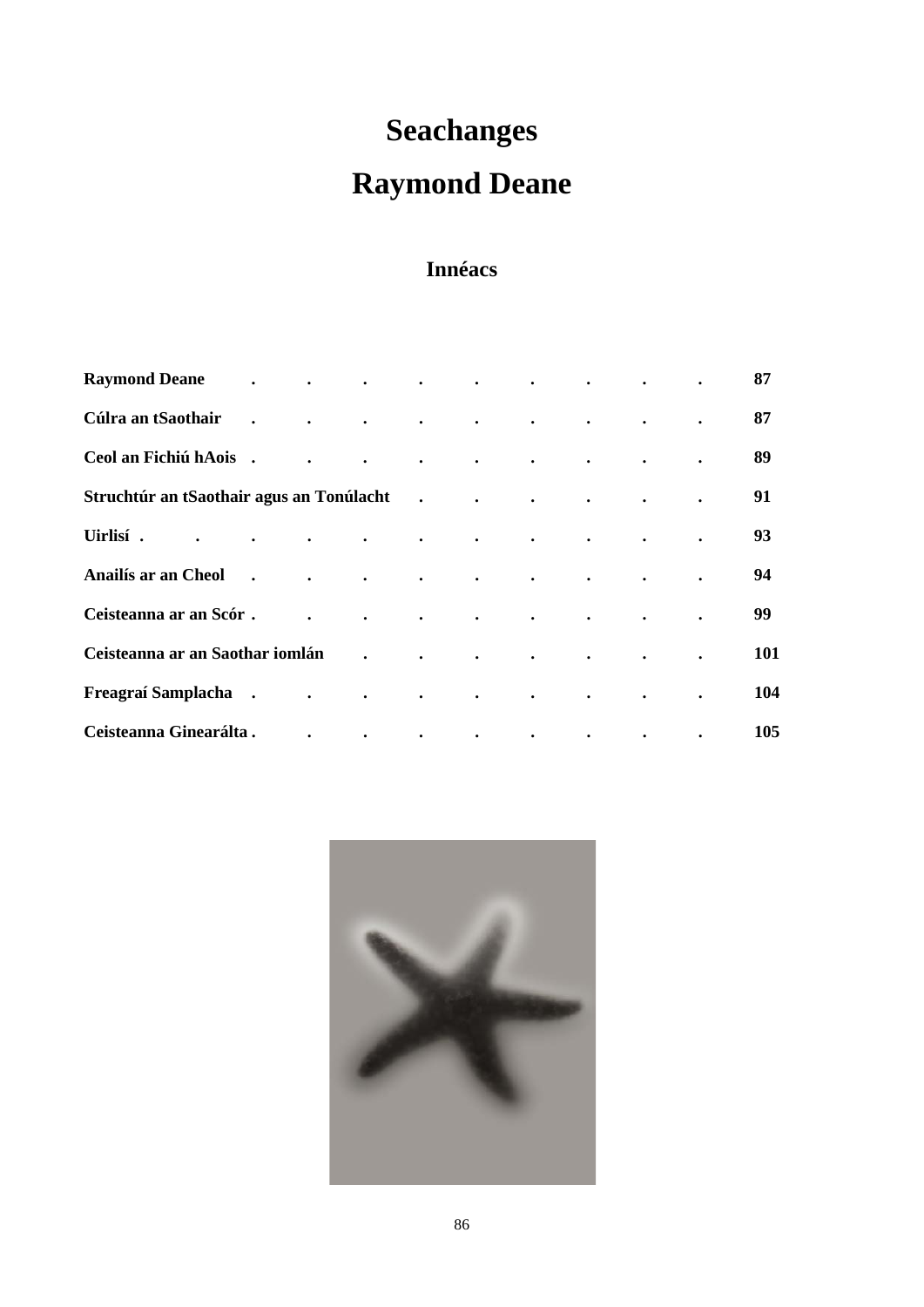# **Raymond Deane**

Rugadh Raymond Deane sa bhliain 1953, agus tógadh ar oiléan Acla é, ar chósta iarthar na hÉireann. Ó bhí sé 10 mbliana d'aois chónaigh sé i mBaile Átha Cliath, Basel, Cologne, Berlin, Oldenburg agus i bPárás. Idir 1974 (nuair a fuair sé a chéim ó Choláiste na hOllscoile, BÁC) go dtí 1979 rinne sé staidéar ar an chumadóireacht le Gerald Bennett, Karlheinz Stockhausen agus Isang Yun. Tá sé lonnaithe anois i mBaile Átha Cliath agus oibríonn sé mar chumadóir neamhspleách, pianadóir agus údar. Seinneadh a chuid ceoil ag go leor féilte idirnáisiúnta. Tá a chuid saothar taifeadta faoi lipéidí Black Box agus Marco Polo. Tá sé ina bhall d'Aosdána, acadamh na n-ealaíontóirí cruthaitheacha in Éirinn, ón bhliain 1986.

Tá ceol cumtha aige do cheolfhoireann, grúpaí aireagail (chamber groups) guthanna, córacha agus banna gaoth-uirlisí.

## **Smaointe ón chumadóir**

- *My work embodies contradictions that I don't attempt to overcome: indeed, its character is probably defined by the productive friction of contradictions.*
- *I always try to include in my work all the harmonic possibilities that are available: tonal and atonal.*
- *I like to interrupt atonal textures with a chord-like C major which is instantly recognisable but is on its way to being something else.*
- *Sometimes the defeat of expectation is as important as the fulfilling of it.*
- *The process of dismantling is as important as the construction.*
- *Addition and subtraction can take the place of a traditional development.*
- *I am always transforming things into their opposites.*

Tá na tréithe seo lárnach sa saothar Seachanges.

# **Cúlra an tSaothair**

Tá an cúigréad seo bunaithe ar shéis ghairid ar tháining a ionspioráid chuig an chumadóir ar an trá in Ardtrasna, Co. Shligigh i 1992. Bunaíodh an saothar "The Seagull Dreams of its Shadow" ar an tséis seo. Tógadh an saothar seo as *Birds and Beasts*, sraith do veidhlín agus pianó. Cuireadh an tséis chéanna i gcuimhne dó bliain ina dhiaidh sin, ar thrá in Hautulco i Meicseacó. Bhí an-tionchar ag an chodarsnacht idir an Atlantach liath, ceomhar agus cósta geal, glan an Aigéin Chiúin.



Is féidir amharc ar an saothar seo mar theagmháil idir an dá dhomhan sin, áit a seasann an chuid séiseach don fharraige Atlantach agus na codanna rithimiúla don Aigéan Ciúin.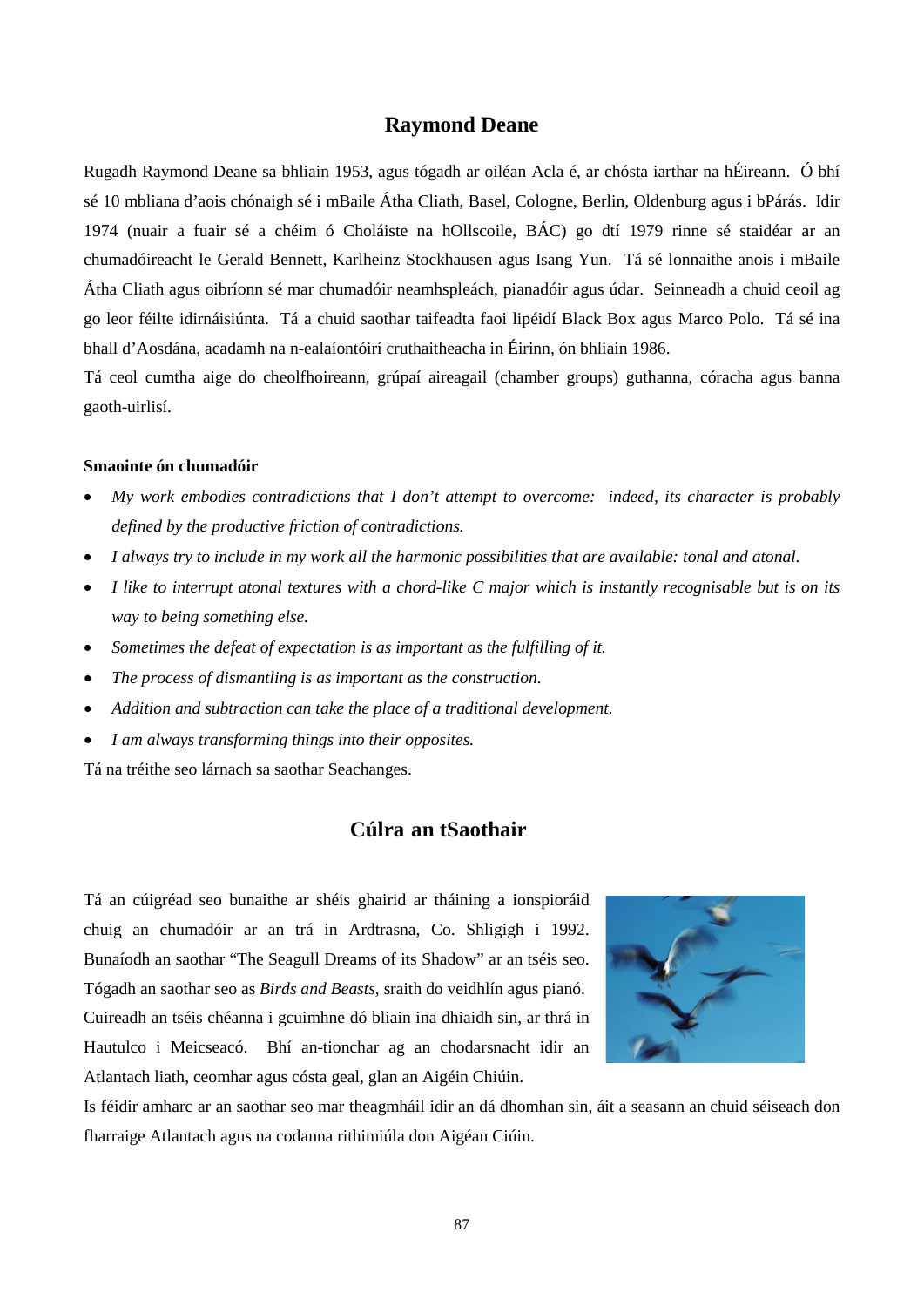#### **An Teideal**

Tagann an focal Seachanges ó na hathruithe leanúnacha a thagann ar an dá aigéan - Ciúin agus Atlantach - ach fosta ón amhrán "Full fathom five thy father lies" as an dráma *The Tempest* le Shakespeare. San amhrán seo



bíonn Ariel ag smaoineamh ar an athrú a tharlaíonn i ndiaidh an bháis, nuair a athraítear an corp isteach ina choiréal agus péarlaí. Full fathom five my father lies; Of his bones are coral made; Those are pearls that were his eyes; Nothing of him that doth fade, But doth suffer a sea-change Into something rich and strange. Sea-nymphs hourly ring his knell: Ding-dong. Hark! Now I hear them, - ding-dong, bell.

Luaitear *Danse Macabre* sa teideal fosta agus léiríonn sé seo go bhfuil níos mó i gceist sa saothar. Tá tionchar láidir Mheicseacó le cluinstin sa saothar fosta.

## **Tionchar Mheicseacó**

Chuir suim mhuintir Mheicseacó sa bhás an dubh-iontas ar Raymond Deane. Bíonn an bás thart ar na daoine ann an t-am  $\mathbb{R}$ mar gur sochaí bhocht agus fhoiréigeanach go minic í. Ba chosúil go raibh magadh faoin bhás le feiceáil gach áit i bhfoirm cnámharlach, **daoine an comharlach** damhsa an bháis agus pictiúir ghruama. Tá an *Danse Macabre* ina chuid lárnach den saothar. Ciallaíonn *Danse Macabre* agus *Totentanz* "damhsa an bháis".



Seinntear cuid mhaith de cheol Mheicseacó ag na *Mariachi -* grúpaí de cheoltóirí sráide a sheinneann an marimba, maracas, guiro agus an giotar. Cé nach n-úsáidtear an giotar sa saothar seo tá éifeacht an ghiotair le cluinstin sna cordaí a ndéantar plancadh (strumming) orthu ar an dordveidhil agus veidhlín. Tá páirt antábhachtach ag na huirlisí eile sa saothar.

Nuair a bhí Deane i Meicseacó cheannaigh sé veidhlín bídeach dá neacht. Tá ceangal láidir idir na fuaimeanna ar na sreangacha oscailte ar an veidhlín beag seo agus páirt an veidhlín sa saothar; chomh maith leis sin tá ceangal idir na fuaimeanna arda aisteacha gur féidir a fháil ar an veidhlín beag agus an cnámharlach. Bhí deis ag Raymond Deane bualadh le Conlon Nancarrow, ceoltóir agus cumadóir a chónaigh i Meicseacó ar feadh tamaill fhada. Tá cáil air mar gheall ar an chumadóireacht a rinne sé le canóin ghasta. Chum Deane Seachanges in ómós dó.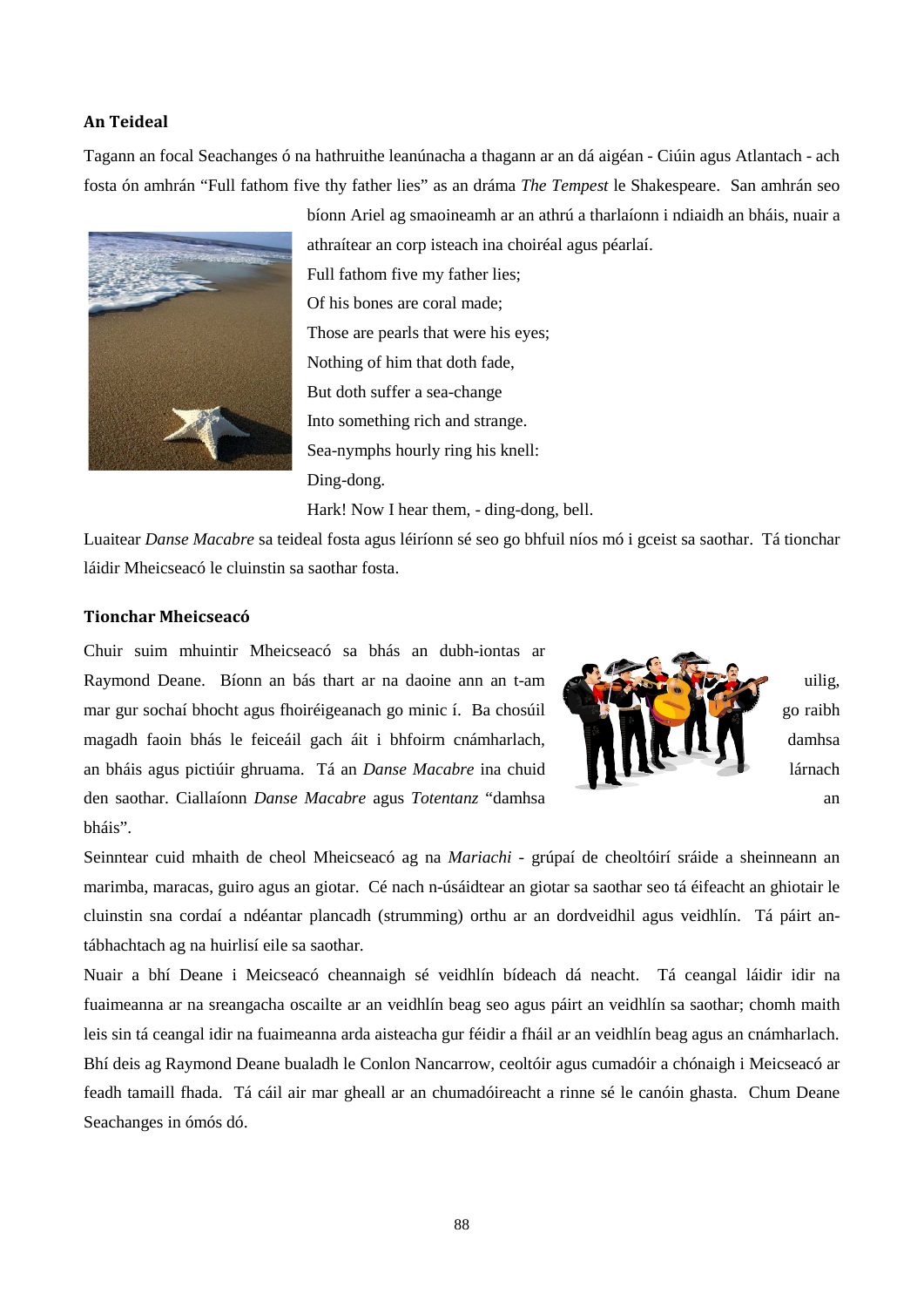# **Ceol an Fichiú hAois**

Sa tréimhse stairiúil seo thug na cumadóirí cúl leis an stíl cheoil a cumadh go dtí seo agus thosaigh siad ag cuartú bealaí úra lena gcuid smaointe a léiriú. Is féidir dhá roinn a dhéanamh de chumadóirí na mblianta 1900 - 1930.

- 1. **Na Rómánsaithe Nua:** Ba iad seo na cumadóirí a raibh an-mheas acu ar obair Wagner, Brahms agus Liszt agus a mhothaigh go bhféadfaí a thuilleadh forbartha a dhéanamh ar a gcuid modhanna cumadóireachta. Elgar, Scriabin, Schönberg, Sibelius a chum sa stíl seo.
- 2. **Na Frith-Rómánsaithe:** Bheartaigh Stravinsky, Bartók, agus Hindemith agus a lán eile a bhí ar aon intinn leo briseadh go hiomlán le modhanna cumadóireachta an naoú haois déag. Rinne siad iarracht é seo a bhaint amach trí chomhcheol (armóin), foirmeacha ceoil, ionstraimiú agus cúlra liteartha nó pictiúrtha cheol an naoú haois déag a sheachaint.

#### **Modhanna Nua Cumadóireachta**

1. Ioltonúlacht: comhcheol a bhaineann le níos mó ná gléas amháin ag an am céanna.

2. Neamhthonúlacht: Gan gléas ar bith a bheith in úsáid. Bíonn gach nóta ar chomhthábhacht agus mar sin ní bhíonn aon nóta le lárthonúlacht cosúil le doh sa chóras sólfá tonach. Tá codanna de Seachanges neamhthonúil.

3. Micreathonúlacht: Baintear úsáid as scálaí le hidirchéimeanna níos lú ná leath-thon. Fuaimníonn a leithéid "as tiún" dúinne a bhfuil cleachtadh againn ar cheol an Iarthair, mar nach bhfuilimid cleachtaithe leis. Faightear idirchéimeanna níos lú ná leath-thoin i scálaí Oirthearacha agus caithfear uirlisí atá tiúnaithe go speisialta a úsáid chun na hidirchéimeanna seo a fháil ach amháin i gcás na dtéaduirlisí a sheinntear le bogha nó a phioctar. Scríobh Alois Habe ceol micreathonúlach ag úsáid ceathrú toin i roinnt dá shaothaor agus séú toin i saothair eile.

4. Cordaí bunaithe ar cheathracha: Sna cordaí a bhfuil cleachtadh againn orthu tréacha a bhíonn i gceist (C - E - G) Anois tá na cordaí déanta suas de 4cha (C - F - B). D'úsáid Debussy cordaí bunaithe ar cheathracha go minic ina chuid ceoil.

5. Córas Srathach: Lean Schönberg(1874 - 1951), Ostarach, stíl na Rómánsaithe Nua ar dtús ach ansin thug sé cúl leis an tonúlacht traidisiúnta agus thug sé isteach an córas Srathach (serial system) nó an tsraith Dhá Nóta Déag (twelve note system). Seo córas ina bhfuil an dá nóta déag (leathon) uilig ar chomhthábhacht. Bhí ar an chumadóir na nótaí seo a eagrú in ord faoi leith (a rogha ord) agus an píosa ceoil a chumadh thart ar na nótaí san ord seo. Is cuma cén ochtach ina seinntear iad nó is féidir iad a sheinm mar chorda nó leo féin, ach bhí ar an chumadóir cloí leis an bhun-ord a leag sé amach dó féin i gcónaí tríd an phíosa. Bhí an stíl seo thar a bheith lóighiciúil agus an-fhoirstineach do roinnt cumadóirí. Bhain Webern agus Berg an-úsáid as an stíl seo chomh maith.

**Le déanamh:** Bain triail as píosa gairid a chumadh ag baint úsáide as sraith 12 nóta. Is féidir é a scríobh do do rogha uirlis(í). Seinn é nuair atá tú críochnaithe.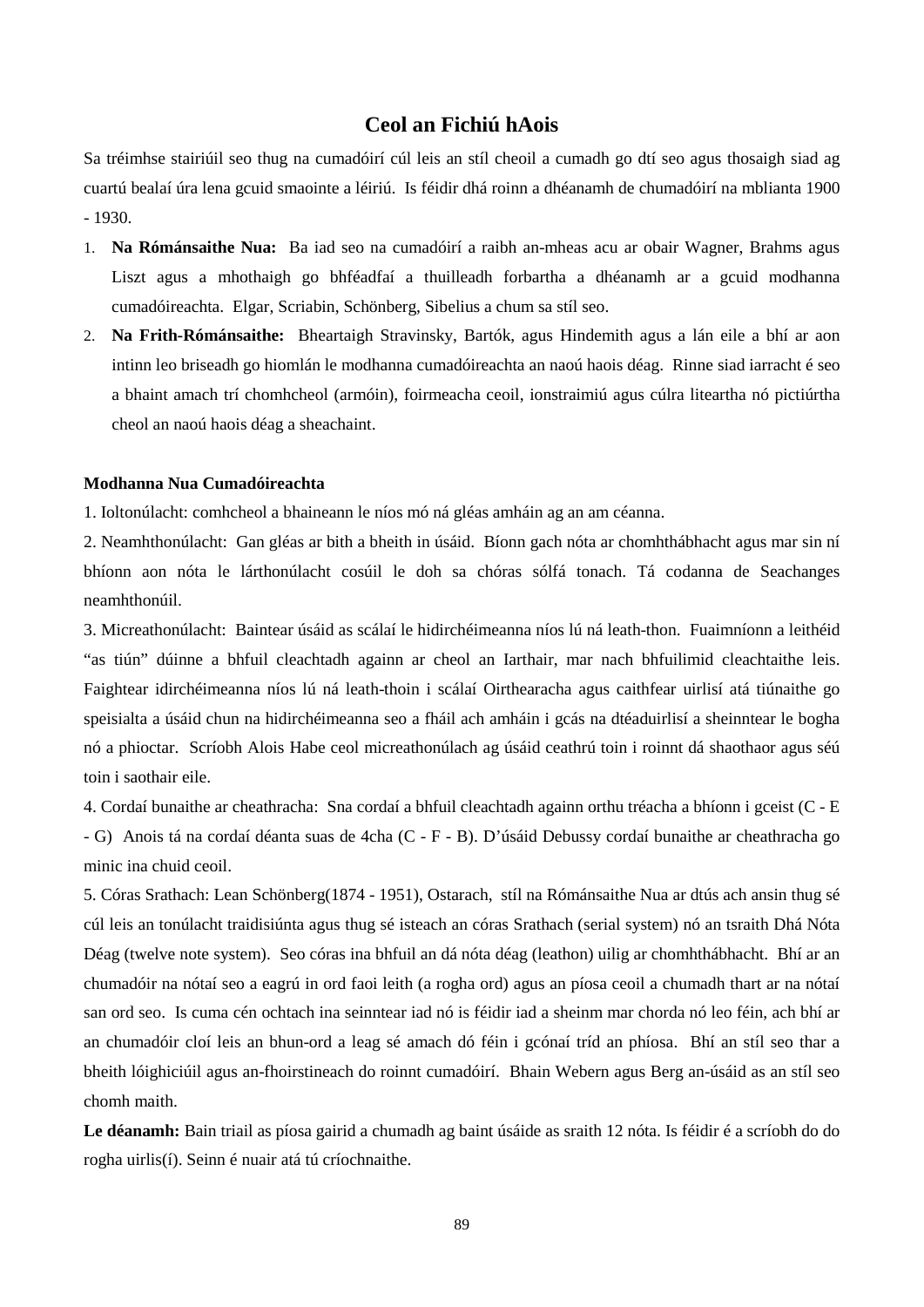6. Srathadh Iomlán (*Total serialisation*). I gcóras srathadh Schönberg rinneadh eagrú srathach ar an tséis amháin ach chuaigh cumadóirí eile (go háirithe Stockhausen, Boulez agus Nono) níos faide ná seo mar go ndearna siad srathadh ar an rithim, ar an chomhcheol, ar na dinimicí agus ar an *timbre*.

7. Ceol Leictreonach: Tá an-chuid forbartha déanta ar cheol leictreonach sa Ghearmáin agus san Iodáil. Sa stiúideó leictreonach, cuireann an cumadóir patrúin fuaime le chéile agus déanann sé iad a thaifeadadh ar théip. Nuair is fuaimeanna nadúrtha iad atá meascaithe le chéile mar seo *Musique Concrète* a ghlaoitear ar an toradh. Is féidir an ceol a athrú ar go leor bealaí nuair atá sé taifeadta - is féidir na patrúin a sheinm droim-arais nó ag luasanna éagsúla. Smaoinigh ar bhealaí eile inar féidir na patrúin a chur le chéile.

8. Ceol Seansúil (*Aleatory*): D'fhás an stíl seo mar fhreagra ar an dá stíl thuas. Bhí gach rud leagtha amach nó sccríofa síos roimh ré sa dá stíl sin agus bhí fhios ag an chumadóir go díreach conas mar a d'fhuaimneodh an ceol, díreach cosúil leis an cheol a cumadh leis na céadta bliain roimhe. Le ceol seansúil ní fios conas mar a fhuaimneoidh an ceol roimh ré. John Cage príomh-léiritheoir na stíle seo. Tá an seinnteoir chomh saor agus is féidir leis a bheith chun tobchumadh a dhéanamh (taobh istigh de na teorainneacha atá leagtha síos ag an chumadóir). Sampla amháin de phíosa ceoil sa stíl seo ná "*Imaginary Landscape*" le John Cage áit a bhfuil 12 raidió ag seinm ag an am céanna. Thig leis na seinnteoirí an fhuaim a chur suas nó síos, nó an stáisiún a athrú de réir mar is mian leo. Braitheann an píosa ceoil ar cad atá ar na stáisiúin éagsúla ag an am. Is furasta a aithint nach mbeadh aon dá sheinm den phíosa seo mar an chéanna. Go minic sa stíl seo ní bhacann an cumadóir le nodaireacht traidisiúnta, ach úsáideann sé nodaireacht ghrafach. 4' 33" is teideal do phíosa eile a chum John Cage. Sa phíosa seo níl ann ach seinnteoir amháin ag an phianó, agus suíonn an seinnteoir ag an uirlis ar feadh 4 nóiméad 33 soicind. Ní sheinntear nóta ná ní dhéantar aon fhuaim faoi leith. Ba é an smaoineamh a bhí ag an chumadóir ná gurb é ceol an tsaoil nó ceol na beatha féin a bhí le cluinstin ag an lucht éisteachta. Mar sin b'fhéidir go mbeadh duine amháin ag casachtaí, nó gíoscán ó shuíochán le brath agus ba iad na fuaimeanna seo, meascaithe leis an tost, an t-aonad ceoil ar ar thug an cumadóir 4' 33".

9. Ceol Íosta (*minimal music*) (Íostachas = *minimalism*): Tháinig an stíl seo chun tosaigh go mall sna seascaidí, go speisialta i gceol na Méiriceánach Steve Reich agus Philip Glass. Seinntear pátrúin ostinato (arpéistí nó cordaí-briste, tonúil de ghnáth) arís agus arís agus arís eile. Tá an chuma ar an cheol nach bhfuil dul chun cinn ar bith ann, ach tá mion-athruithe ann a fhágann go bhfuil dul chun cinn ann cé go bhfuil sé anmhall. Tagann na smaointe ó cheol na hAfraice agus ón India, rud a léiríonn an tionchar a bhíonn ag cultúir éagsúla an domhain ar a chéile.

Ceann de na prionsabail is tábhachtaí sa cheol nua-aimseartha seo ná gur ceol don intleacht a bhíonn ann go minic. Ó na tréimhsí stairiúla is luaithe bhí an ceol ann don damhsa nó don phléisiúr, don chath nó don chreideamh, nó d'fhreastail an ceol ar spiorad an duine, nó ar a mhothúcháin. Ach i rith an fichiú haois thosaigh an ceol ag freastal ar intinn an duine. Níor léirigh an ceol mothúcháin an chumadóra amháin níos mó ach léirigh sé a smaointe agus éilíonn sé ar an éisteoir a intleacht a úsáid chun tuiscint cheart a fháil ar an cheol. Mar sin le héisteacht le píosa ceoil le Barry, Deane nó cumadóir ar bith eile is gá tuiscint a fháil ar an bhunphrionsabal atá taobh thiar de, ar an mhodh cumadóireachta atá ann agus ar aidhm an chumadóra sa cheol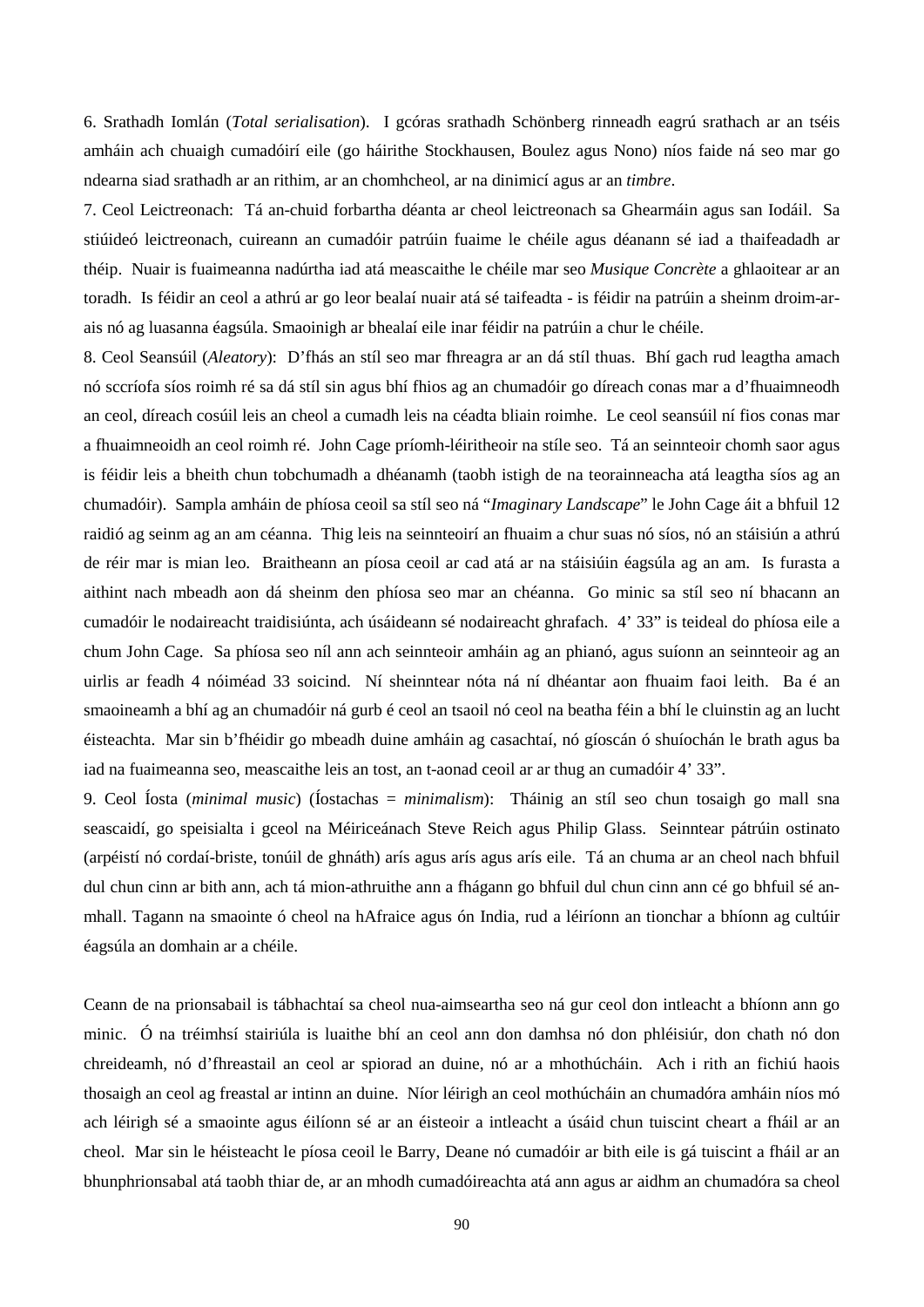le fíorluach an cheoil a aithint. Ní leor suí siar agus pléisiúr a bhaint as an cheol níos mó gan dianstaidéar a dhéanamh ar chúlra an phíosa, agus go minic ní féidir mórán pléisiúir a bhaint as an cheol nua-aimseartha go dtí go dtuigtear an cúlra sin mar go mbíonn sé neamhthonúil, foiréigeanach, mí-rialta, mearbhalach.

#### Cumadóirí eile

| Michael Tippett | Lutoslawski        | Penderecki          | P. Maxwell Davies | Ligeti             |
|-----------------|--------------------|---------------------|-------------------|--------------------|
| Birtwhistle     | <b>Steve Reich</b> | <b>Philip Glass</b> | John Cage         | <b>Xenakis</b>     |
| <b>Boulez</b>   | Nono               | Stockhausen         | Schönberg         | Webern             |
| Berg            | Messiaen           | Stravinsky          | <b>Britten</b>    | <b>Steve Reich</b> |

# Cumadóirí Éireannacha

| John Buckley    | <b>Raymond Deane</b> | Gerald Barry              | Brian Boydell   | G. Victory       |
|-----------------|----------------------|---------------------------|-----------------|------------------|
| James Wilson    | Seoirse Bodley       | Joan Trimble Jane O'Leary |                 | J. Kinsella      |
| Eric Sweeney    | Philip Martin        | Frank Corcoran            |                 | Donnacha Dennehy |
| Fergus Johnston | Kevin O'Connell      | Elaine Agnew              | Eibhlis Farrell | Ian Wilson       |

# **Struchtúr an tSaothair agus an Tonúlacht**

| Struchtúr | Barraí      | <b>Cur Síos</b>           | Troitheán    | Foirm          |
|-----------|-------------|---------------------------|--------------|----------------|
| Intreoir  | $1 - 20$    | Príomhshéis (GACAC)       | G            | A              |
| Cuid 1    | $21 - 45$   | Príomhshéis agus aisiompú | G            | A1             |
| Cuid 2    | $46 - 68$   | Tontentanz                | Neamhthonúil | B              |
| Droichead | $69 - 73$   | Bunaithe ar Tontentanz    | Neamhthonúil |                |
| Cuid 3    | $74 - 91$   | Príomhshéis agus aisiompú | D            | A <sub>2</sub> |
| Cuid 4    | $92 - 127$  | Dies Irae                 | Neamhthonúil | $\mathsf{C}$   |
| Cuid 5    | $128 - 140$ | Príomhshéis               | Eb           | A <sub>3</sub> |
| Cuid 6    | 141 - 174   | Tontentanz agus Dies Irae | C ansin A    | $B1+C1$        |

## **Troitheáin**

Tá troitheán ag gach cuid (seachas cuid 2, droichead agus cuid 4) a oibríonn mar a bheadh lár-phointe tonúlachta ann. Na nótaí atá ann ná G, (intreoir agus cuid 1), D (cuid 3), C agus A (cuid 6). Roghnaíodh na nótaí seo mar gheall ar na sreangacha oscailte ar an dordveidhil: C, G, D, A. Tá an ceol eastónúil d'aonturas i gcuid 2 agus sa droichead agus tagann an Eb i gcuid 5 aniar aduaidh ar an chluas. Maidin le cuid 5 agus cuid 6 tosaíonn an dá cheann le corda mór (Eb agus C). Is féidir amharc orthu seo mar throitheán nó mar thonúlacht agus bristear síos an dá cheann de réir a chéile.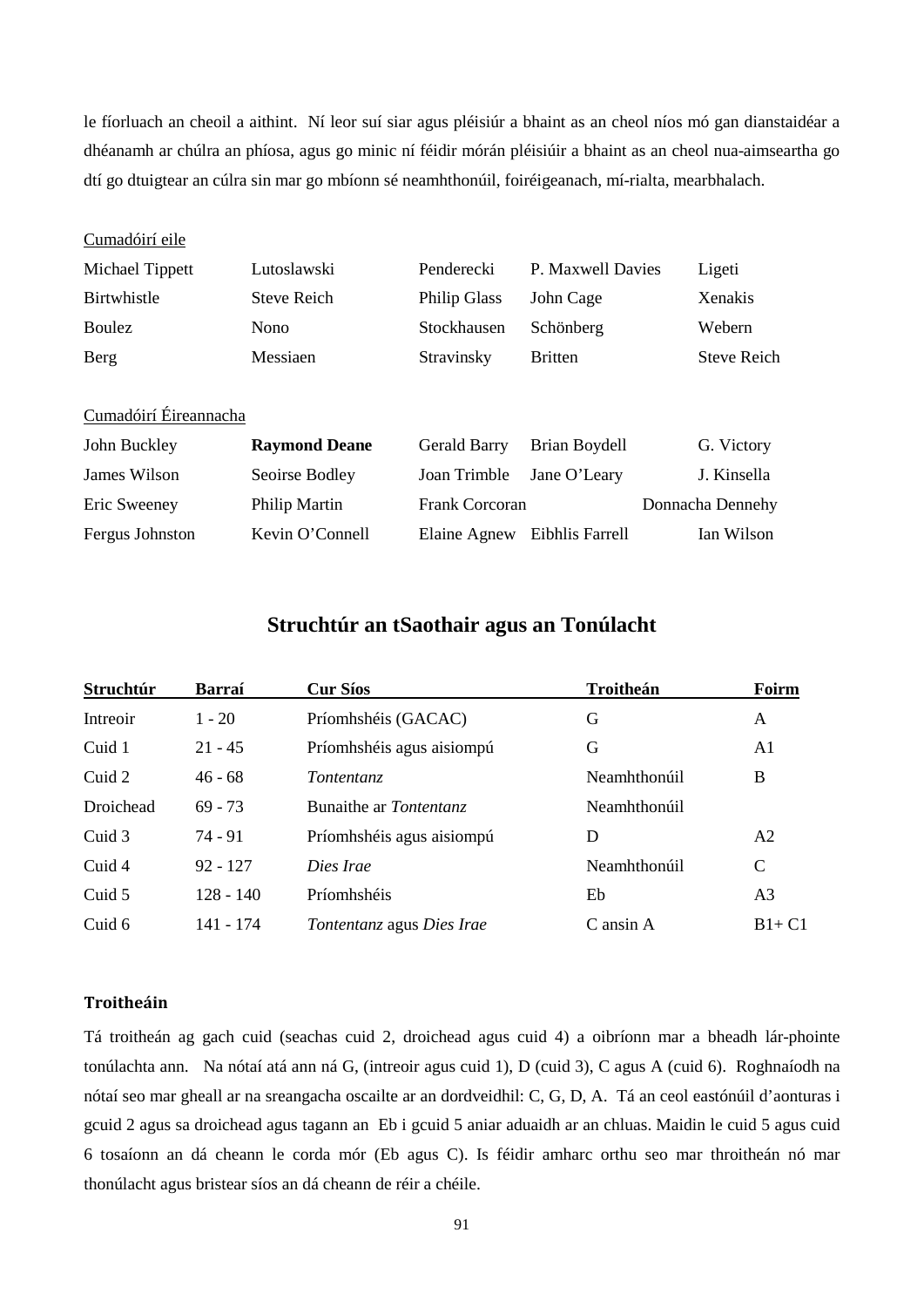## **Tréithe den saothar**

• Ceann de na tréithe is láidre sa saothar seo ná na hamchomharthaí a bhíonn de shíor ag athrú, rud a thugann an-saoirse don cheol agus a léiríonn an síor-athrú. Athraítear ó 7/4 go 4/4 go 7/4, go 3/4, 7/4, 5/4 agus ar ais go 7/4 uilig taobh istigh de 11 bharra.

Cuid 1: 7/4, 3/4, 6/4, 4/4, 5/4 agus 6/4

Cuid 2:  $+$  droichead uilig in 7/4

Cuid 3: go hiomlán i 6/4, 3/2

Cuid 4: 7/4, 7/8, 7/4.

Cuid 5: 6/4, 3/2

- Cuid 6: 7/4 an chuid is mó den am ach athraíonn sé go dtí na hamchomharthaí seo 7/8, 7/4, 7/8, 8/8, 10/8, 6/4 agus 12/8 ag críochnú in 7/4.
- Chomh maith leis sin bíonn athruithe sa luas ag tús na gcodanna éagsúla, idir croisín = 80 agus  $crosín = 120$ .
- Úsáidtear prionsabal an dealaithe (nó giorrúchán) sa saothar. Is é an chiall atá leis seo ná go seinntear móitíf nó ábhar ceoil go hiomlán ar dtús, agus de réir a chéile baintear nóta amháin de go dtí nach bhfuil fágtha ach nóta amháin (m. sh. páirteanna an veidhlín agus dordveidhil ó bharraí 27 - 34, nuair a sheinntear séis 6-nóta, ansin 5 nóta, 4 nóta, 3 nóta, 2 nóta agus ar deireadh nóta amháin. Úsáidtear prionsabal an tsuimithe fosta m.sh. barraí 128 - 134 áit a dtosaíonn an pianó le corda amháin agus cuirtear leis go dtí go bhfuil 6 chorda sa tsraith.
- Tá an ceol uilig bunaithe ar chroí 3-nóta. G, A, C nó na hidirchéimeanna seo ag tosnú ar nóta eile nó seinnte bun os cionn (G, F, D). Tá an phríomhshéis bunaithe ar na nótaí seo:



- Braitheann forbairt i ngach cuid den saothar ar phrionsabal an bhriseadh síos. I gceol Berlioz agus Mozart bhí leathnú ar na téamaí, ach ní mar seo do Deane sa saothar seo. Cruthaítear uigeacht, atmaisféar agus tréithe ceoil áirithe ag tús gach coda. De réir a chéile bristear síos ar an uigeacht, ar an atmaisféar agus athraítear na tréithe ceoil (éiríonn an rithim níos tábhachtaí, nó imíonn an tséis, éiríonn an rithim níos rialta, nó níos mírialta agus araile).
- Is ceol sa stíl chantaireacht Gréagórach atá i gceist leis an *Dies Irae* (Lá na Cinniúna). Is iomann Laidine é, agus creidtear gur chum Tomás Celano é sa 13ú céad. Déanann na focail cur síos ar Lá na Cinniúna nuair a shábhálfar anamnacha na ndaoine maithe, agus nuair a daorfar chun Ifrinn iad siúd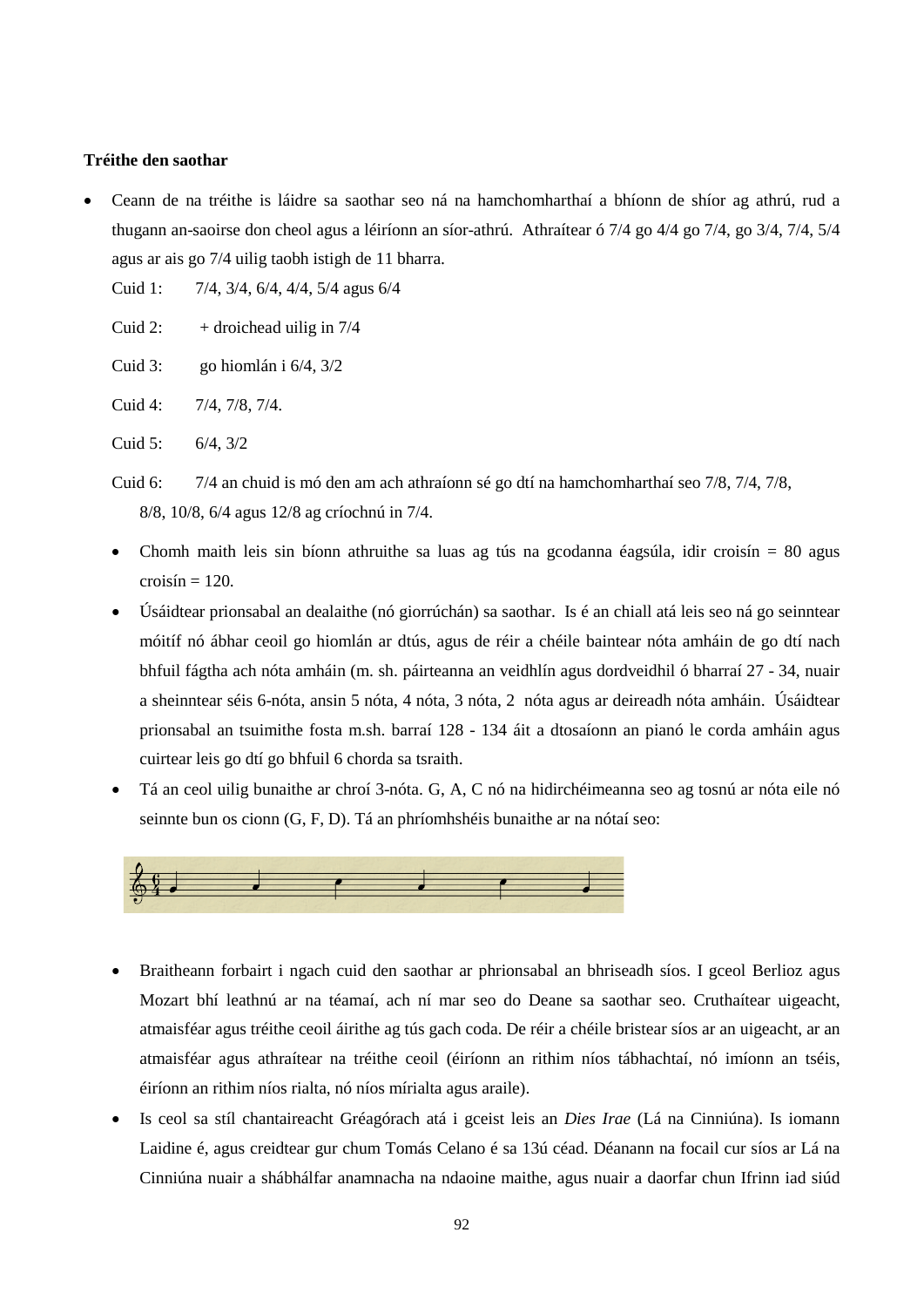nach raibh maith. "Lá na Cinniúna, an lá sin athróidh an domhan iomlán ina luaithreach, mar a thuar Dáibhidh agus an Sibyl."



# **Uirlisí**

Baintear úsáid iomlán as na huirlisí uilig. Seinntear na téaduirlisí ar bhealaí nua-aimseartha agus éagsúla.

Faightear réimse iomlán fuaimeanna as na cnag-uirlisí.

Fliúiteog (piccolo) agus feadóg mhór in G (uirlis atá an-neamhghnáthach)

Pianó

Veidhlín

Dordveidhil

Cnag uirlisí: Tá an bhéim sa saothar seo ar na cnaguirlisí. Tugtar cur síos ar na cinn a úsáidtear sa saothar



anseo thíos.

**Ciombail:** Gnáthuirlis cheolfhoirne gur féidir iad a bhualadh le chéile, nó iad a bhualadh, a chreathadh nó gliogarnach a dhéanamh le cineálacha éagsúla bataí. *(Pictiúr de chiombal crochta le Stephan Czuratis)*

**Dord-druma:** Níl aon airde ag an druma seo a bhuailtear le bata-druma.

**Crotales:** Ciombail bhídeacha le hairde, iad déanta as práis nó umha. Is féidir iad a bhualadh taobh le taobh nó le bata. Is féidir ciombail ársa a thabhairt orthu fosta. *(Pictiúr de ghlocainspíl agus crotales ar a bharr le Gregory Maxwell)*





**Guiro:** Gourd mór. Déantar an fhuaim trí bhata a scríobadh thar eangacha gearrtha isteach ann. Tá an guiro nua-aimseartha sa phictiúr déanta as snáithínghloine (*fibreglass*)

**Gang:** De ghnáth, buailtear le bata-druma bog é. Tá gang ina thrádmharc don Rank Organisation agus is minic go mbíonn sé le feiceáil i bhfógra sa phicitiúrlann.

**Marimba:** Cineál xylophone le barraí adhmaid, tá fuaim shéimh aige. Coitianta i Meicseacó, agus i Meiriceá Láir agus Theas.

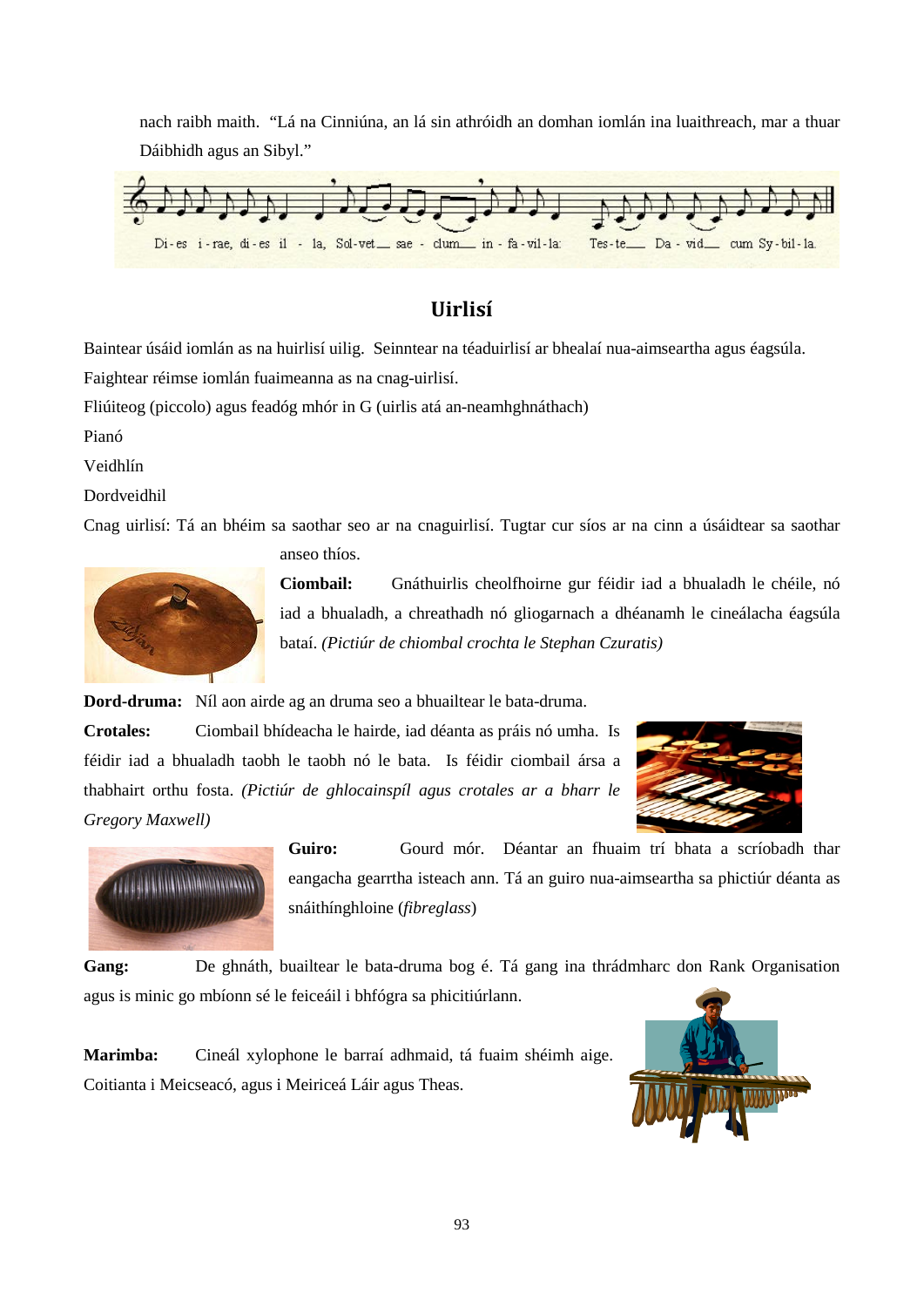

**Maracas:** Gourd nach bhfuil lár, é líonta le síolta tirime, pónairí nó eile. De ghnáth seinntear níos mó ná ceann amháin le chéile. Déantar gliogarnach leo nuair a chreathtar iad. Úsáidtear mar uirlis í i mbanna damhsa i Meicseacó agus i Meirceá Láir agus Theas.

**Tambóirín:** Druma beag le fáinní miotail ag an taobh. Is féidir é seo a

bhualadh nó a chreathadh.

**Bata Báistí:** Píosa fada adhmaid gan lár, áit a gcuirtear síolta a thugann fuaim bhog cosúil le báisteac nuair a rothlaítear suas agus síos é.



## **Téarmaíocht Uirlise**

| Arco                       | seinn na téaduirlisí leis an bhogha                                       |
|----------------------------|---------------------------------------------------------------------------|
| Col legno battuto          | buailtear an sreang le hadhmad an bhogha                                  |
| Flag                       | flageolet, seinn an armónaic                                              |
| Glissando                  | Ag sleamhnú suas nó síos sreang ar an veidhlín nó ar an dordveidhil       |
| L.V.                       | laissez vibrer, lig don uirlis creathadh - ná stop an fhuaim              |
| Loco                       | ag an ghnáth-airde (ceallann sé ordú suas nó síos 8ch)                    |
| Pizzicato                  | stoitheadh                                                                |
| Sul ponticello             | seinn leis an bhogha ar (nó díreach in aice leis) an droichead            |
| <b>Strum</b>               | Plancadh. Díreach cosúil le giotar                                        |
| S.T. (sul tasto)           | seinn leis an bhogha ar mhéarchlár na huirlise                            |
| Quasi S.T.                 | cóir a bheith (beagnach) ar an mhéarchlár                                 |
| S.V. (senza vibrato)       | gan vibrato                                                               |
| $\diamond$ (ar bharr nóta) | seinn armónaic ar an nóta sin                                             |
| $+$ (ar bharr nóta)        | seinn pizzicato leis an láimh chlé.                                       |
| Barra 52 vln               | Seinn leis an bhogha ar an taobh eile den droichead                       |
| $\textit{arco}$            | Seinn bogha an veidhlín nó dordveidhlín go gasta ar thaobh an siombail le |
|                            | fuaimeanna cosúil le armónaic a fháil.                                    |

Bata Báistí~~~~~~~~~ bata báistí le crescendo, decrescendo agus ag imeacht ar fad.

# **Anailís ar an Cheol**

## **Intreoir (barraí 1 – 20)**

Sa chuid seo cuirtear an croí 3-nóta G, A, C i láthair. Tá an saothar iomlán bunaithe ar an chroí seo. Tugtar "ceall" air chomh maith, agus 'séard atá i gceist ná trí nóta a ndéantar forbairt orthu leis an tséis a bhunadh air tríd an saothar ar fad.

b.1 Seinntear G ar an phianó ar dtús, agus ansin ar na crotales; seinntear an nóta A i mbarra 5 mar armónaic ar an veidhlín agus ar na crotales chomh maith. Seinntear an tríú nóta den chroí C, i mbarra 6 ar an fhliúiteog. Tugtar aontacht don ghiota séise seo nuair a sheinntear na trí nóta seo le chéile i mbarra 8. Tá fuaim ghéar le huigeacht thanaí ann go dtí seo sa cheol.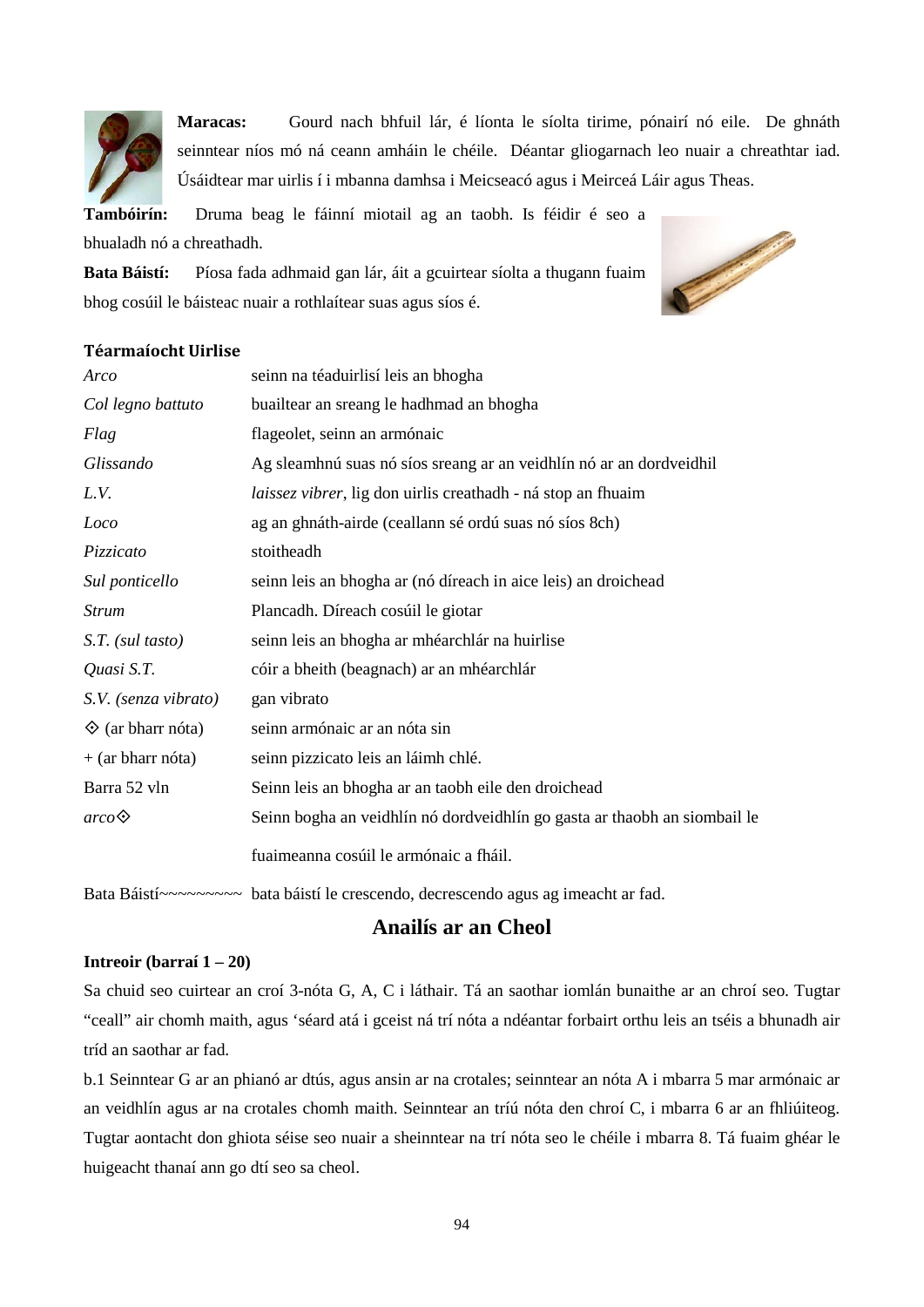b.15 Tagann uigeacht nua isteach i mbarra 15 nuair a sheinneann an dordveidhil nóta íseal G pizzicato.

b.17 Leantar leis an athrú san uigeacht le cordaí airpéitsithe ar an phianó bunaithe ar na nótaí G, F, D (nó an croí 3-nóta aisiompaithe) agus tagann an gang agus na maracas isteach sa bharra céanna.

b.18 Cloistear an dord druma den chéad uair anseo agus tagann an tambóirín agus na ciombail isteach de réir a chéile ina dhiaidh.

b.20 Seinneann an veidhlín rithim mhíshocair le hadhmad an bhogha agus cuireann an chríoch mhíshocair seo deireadh leis an chéad chuid den fhoirm.

#### **Cuid 1 (barraí 21 – 45) Príomhshéis agus Aisiompú**

b.21 Cloistear an phríomhshéis den chéad uair in armónaic ar an dordveidhil. Tá sé aisiompaithe. Tá an uigeacht an-éadrom le tionlacan ar veidhlín (glissando in armónaic bunaithe ar chorda G7) agus ar na ciombail (fuaim cosúil le harmónaic) agus i mbarra 22 cleitirtheangú (flutter tonguing) ar an fheadóg mhór. Tugann an pianó tionlacan le nótaí an-chiúin agus íseal, seinnte go tirim.

b.23 Tosaíonn an fheadóg mhór ag seinm tríleach le hathruithe móra sna dinimicí. Leanann na huirlisí eile ar aghaidh leis an rud céanna a bhí acu go dtí seo.

b.25 Tagann an marimba isteach le sraith nótaí an-tapaidh fhad is go seinneann an pianó agus na maracas tionlacan rithimiúil. Tagann an fheadóg mhór isteach le corrnóta agus le cleitirtheangú chomh maith.

b.27 Cloisimid an phríomhshéis den chéad uair ar an veidhlín, leis an aisiompú seinnte ar an dordveidhil ag an am céanna. Tá an dá cheann bunaithe ar G, agus tá fuaim mhódúil uathu.

b.28 Tosaíonn rithim rialta ar na maracas agus ar an fheadóg mhór le decrescendo ar gach ceithre leathchamán. Éiríonn an pátrún rithime seo níos tábhachtaí níos maille sa saothar sa Danse Macabre. Ag an am céanna go mbíonn an rialtacht rithime seo le cloisteáil den chéad uair, seinneann an pianó

nótaí fada marthannacha agus cuirtear tús le dealú den chéad uair sna téaduirlisí. Séard atá i gceist leis seo ná go mbaintear nóta amháin den phríomhshéis an dara huair a seinntear í, agus ansin baintear nóta eile de an tríú huair, agus mar sin de go dtí nach bhfuil ann ach nóta amháin. Scartar gach seinm den phríomhshéis le poncaíocht nóta pizzicato ar an dordveidhil.

b.34-36: Seinntear cordaí airpéitsithe ag dul síos ar an phianó.

b.37: Seinntear an phríomhshéis iomlán aisiompaithe le dealú ar an fhliúiteog. Ag an am céanna seinntear é gan a bheith aisiompaithe ar an marimba. Seinneann na crotales séis 4 nóta i mb.37, agus ina dhiaidh sin seinneann siad na ceithre nóta sin leathnaithe amach go rithimiúil thar 6 bharra, agus an tséis 4 nóta aisiompaithe arís i mb.44. Éiríonn an rithim níos tábhachtaí sna téaduirlisí, agus iad ag seinm stopanna dúbailte le hadhmad an bhogha, le rithim ceithre chamán. Cruthaíonn sé seo míshocracht agus tugann sé le fios go bhfuil athrú ag teacht. Ar an phianó, seinntear an phríomhshéis díchumtha (*distorted)* le dealú.

b.44: Tagann an rithim chun tosaigh go mór agus éiríonn an uigeacht níos dlúithe. Tagann na maracas chun cinn go leanúnach i mbarra 45 agus is léir go bhfuil an atmaisféar a bhí cruthaithe ag tús an choda seo go hiomlán briste síos anois. Fógraíonn an briseadh síos seo deireadh an choda.

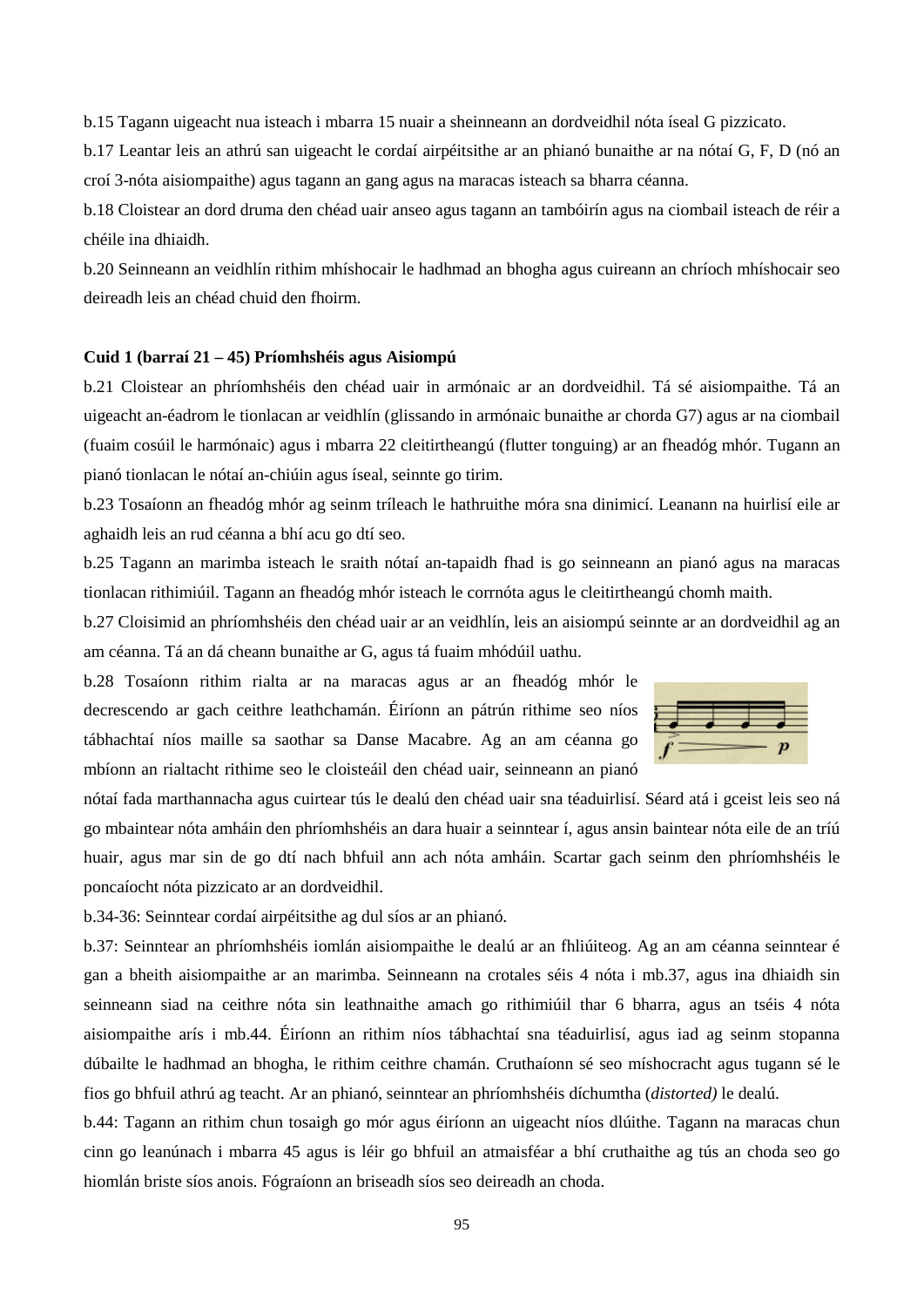#### **Cuid 2: (Barraí 46 – 68) Totentanz**

b.46 Tosaíonn an damhsa le barra amháin de tremolo ar na maracas. Ní sheinneann aon uirlis le hairde. b.47 Cuireann na maracas rithim an *danse macabre* i láthair.



b.48 Tagann an pianó isteach le díchorda ar an chéad bhuille den bharra. Tógann an veidhlín rithim an *danse macabre*, ag seinm idirchéim de chúigeach ar bhealach garbh. Nuair a thagann an guiro isteach leis an rithim le fuaim gharbh ghéar tosaíonn an veidhlín ag sleamhnú suas, ag seinm cúigeacha i rithim an *danse macabre* i gcónaí. Éiríonn an uigeacht níos dlúithe nuair a sheinneann an dordveidhil cordaí pizzicato, seinneann an pianó cúigeacha chomh maith agus seinneann an veidhlín leis an bhogha ar an taobh eile den droichead. Cruthaíonn na fuaimeanna seo ar fad le chéile fuaim gharbh, ghéar, láidir, foiréigeanach a fhásann de réir a chéile le crescendo agus níos mó nótaí ar an phianó i mbarra 54.

b.55 Seinneann an fhliúiteog rithim an *danse macabre* ar nóta an-ard ar fad, agus seinneann an marimba cordaí sa rithim chéanna. Éiríonn an ceol níos géire, níos airde, níos práinní go dtí go seinntear tremolo ar gach uirlis le chéile i mbarraí 60 agus 61.

b.62 Sos tobann ar gach uirlis.

b.63 Tosaíonn gach uirlis le chéile arís, ach stopann siad chomh tobann céanna i mbarra 64. Faoin am seo tá práinne an cheoil caillte de bharr an dá stop.

b.65 Le tionlacan ón fhliúiteog, marimba, veidhlín agus dordveidhil seinneann an pianó an phríomhshéis agus an aisiompú le chéile i gcroisíní i bhfoirm dealaithe, gan stad.

b.68 Athrú san uigeacht a fhógraíonn go bhfuil ceol nua ag teacht. Seinneann an fhliúiteog, an veidhlín agus an dordveidhil scála síos go crómatach fhad is go seinneann an pianó díchordaí.

#### **Barraí 69 – 73 Droichead**

Seinneann na maracas rithim an *danse macabre* le cordaí béimnithe ar an phianó agus glissando seinnte tremolo ar an dordveidhil. Leanann an veidhlín leis seo agus athraíonn an dordveidhil go dtí cordaí stoite (pizzicato). Déanann an veidhlín aithris ar na cordaí seo agus cuireann crescendo ar na ciombail in iúl go bhfuil athrú mór ag teacht. Athraíonn na téaduirlisí go fuaim lag draíochtúil nuair a sheinneann siad ar mhéarchlár na n-uirlisí i mbarra 73.

## **Cuid 3 Barraí 74 – 91 Príomhshéis**

b.74 Seinntear an phríomhshéis agus an aispiompú go ciúin mall ar an veidhlín agus ar an dordveidhil le tionlacan ó chordaí marthannacha seinnte go láidir ar an phianó. Tá mothú dorcha bagarthach ann le go leor ag tarlú sa chúlra.

b.76 Tagann cuntrashéis isteach ar an fheadóg mhór. Tá sé seo cosúil le cuntrashéis shaor nó le caidéinse ar bhealach, ach tá sé bunaithe ar an chroí 3-nóta atá aispiompaithe, díchumtha agus athraithe i ngléas. Tá na nótbhraislí (cordaí dlútha) ar an phianó bunaithe go garbh ar an chroí 3-nóta chomh maith.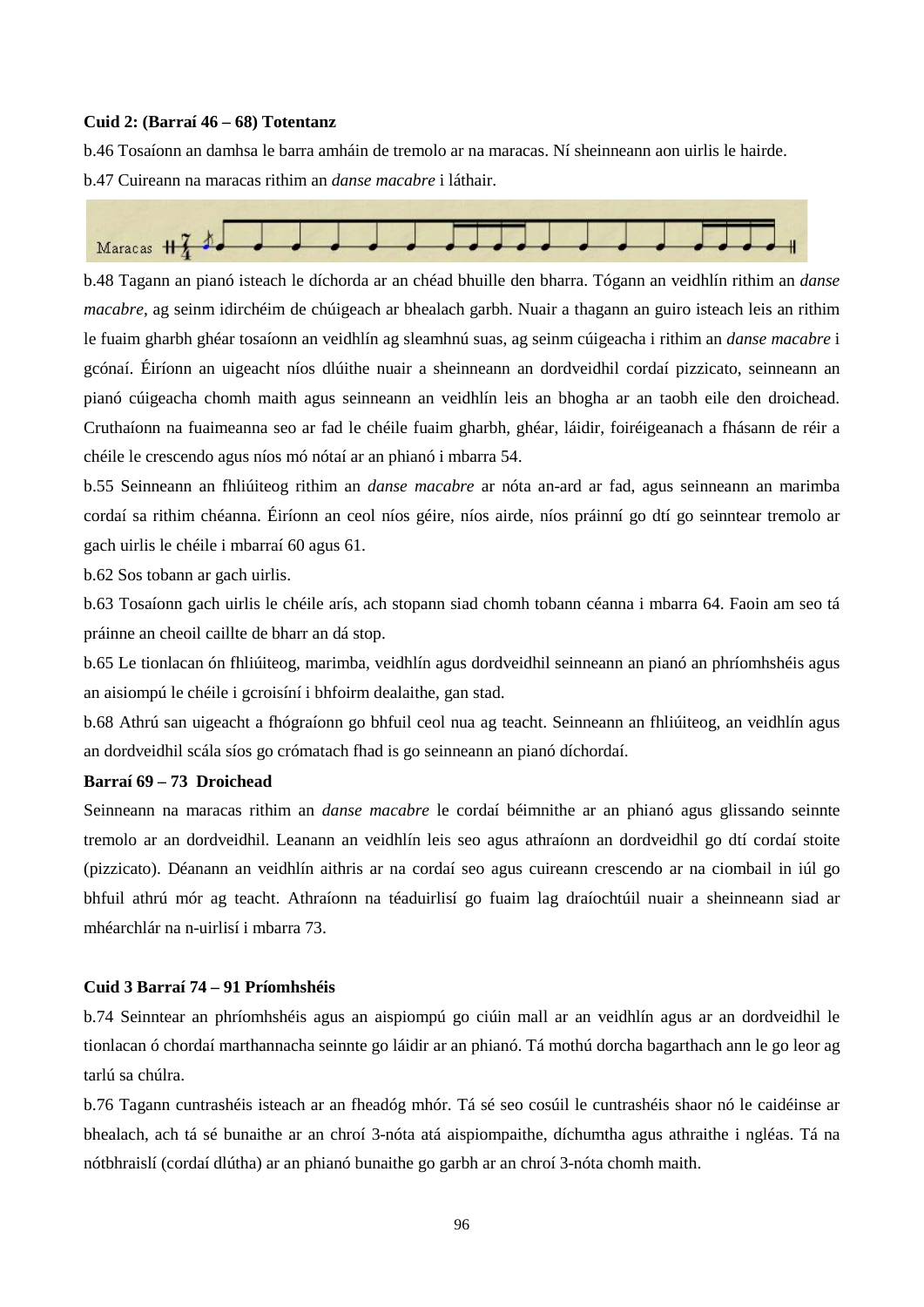b.83-84 Seinneann an fheadóg mhór frása suas agus anuas, rud a fhógraíonn teacht isteach an bhata báistí den chéad uair. Tugann an uirlis seo fuaim dhraíochtach don cheol agus éiríonn an mothú níos éadroime dá bharr. b.85 Bata báistí. Cordaí seinnte ar an phianó, 9 nóta ar dtús ansin 8 nóta, 7 nóta (b. 86) síos go dtí 4 nóta i mbarra 87.

b.88 Go tobann pléascann an phríomhshéis isteach ar an phianó seinnte fortissimo agus ag an am céanna seinneann an fheadóg mhór *fff*. Seinntear an phríomhshéis díchumtha tremolo agus *glissando* ar an veidhlín agus an phríomhshéis aisiompaithe tremolo agus *glissando* ar an dordveidhil, le dinimic *ff* ar an dá théaduirlis i bhfoirm dealaithe. Tugann sé seo an ceol go deireadh an choda i mb.91.

## **Cuid 4 barraí 92 – 127 Dies Irae**

Tá an ceol seo bunaithe ar idirchéimeanna den déach agus tréach, agus ar an chéad fhrása den iomann Laidine "Dies Irae". Seinneann an veidhlín déacha athsheinnte le tús a chur leis an chuid nua.

b.93 Cloistear canóin idir marimba agus veidhlín, tá sé

bunaithe ar an dies irae seinnte bunoscionn, agus tá ceol an dies irae gaolta leis an chroí 3-nóta chomh maith. Ansin sa chéad bharra eile seinntear an ceol céanna droim ar ais.

Ina dhiaidh seo seinntear ceol atá bunaithe ar an dies



irae ach le hord na nótaí athraithe agus le cuid de na hidirchéimeanna bunoscionn. Tugann an guiro poncaíocht don cheol.

b.99 Tagann an dies irae isteach i 5cha ar an dordveidhil fhad is a leanann an marbima agus veidhlín ar aghaidh leis an chanóin.

b.106: Dies irae i 5cha ar an dordveidhil arís ach le tionlacan nua ar an fhliúiteog bunaithe ar déacha agus tréacha seinnte an-ard ar fad. Is díchumadh é seo ar an dara frása den Dies Irae.

b.109 Tagann an pianó isteach le canóin idir an lámh dheas agus an lámh chlé, bunaithe ar an cheol céanna a sheinn an veidhlín agus marimba. Seinntear an chanóin ag an chúigeach – ciallaíonn sé seo go bhfuil an dara páirt 5ch níos ísle ná an chéad pháirt. Críochnaíonn sé seo i mb.112.

b.113 Seinneann an dordveidhil ceol an dies irae i 5cha le hatmaisféar an-difriúl. Seinntear an bogha ar an droichead rud a thugann fuaim an-éadrom, agus seinntear tremolo agus le glissando agus é seo ar fad ag dinimic *fff.* Seinneann an fhliúiteog ag an am céanna.

b.114 Seinneann an marimba agus an veidhlín an dara frása den dies irae i gcúigeacha, leis an veidhlín ag seinm tremolo, glissando agus ar an droichead (mar a sheinn an dordveidhil)

b115 Tagann an pianó isteach le díchordaí láidre, béimnithe, le rithim an-rialta.

b.117 Ón phointe seo ar aghaidh bristear síos ceol an dies irae le hathruithe sa rithim agus san uigeacht. Seinntear leagan den dies irae atá cosúil le máirseáil i b117 agus leantar leis an dara frása i mb.119 le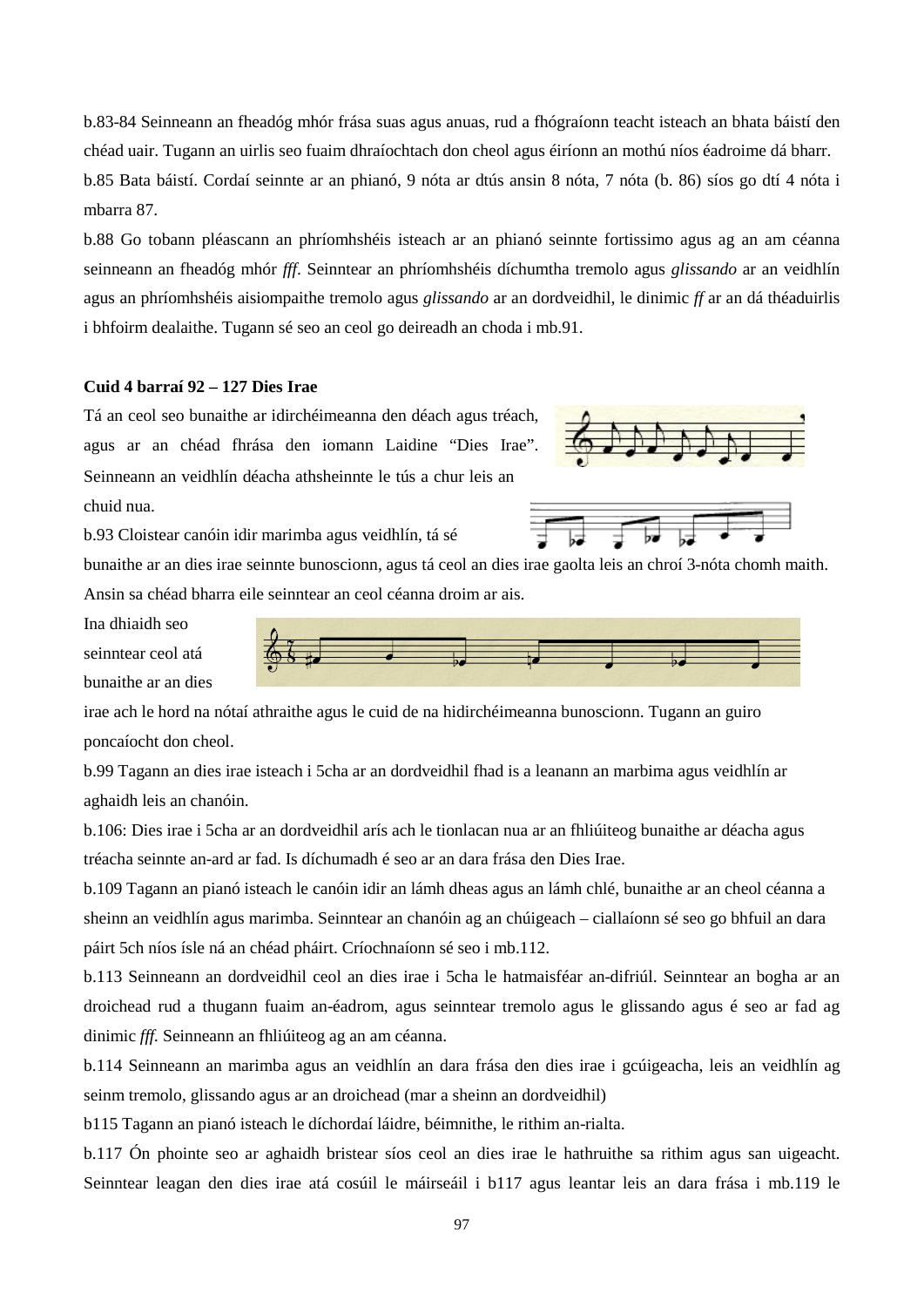hathruithe tobanna sna dinimicí ó *p* go *subito fff* sa fhliúiteog agus marbima agus athrú ó *pp* go *subito fff* sa phianó agus ó *p* go *sfffz* sna téaduirlisí. Athsheinntear an croí 3-nóta (sa chás seo is Bb, A agus G# atá i gceist) sa dordveidhil agus baintear nóta de go dtí nach bhfuil fágtha ach G, le A seinnte pizzicato faoi bharra 124.

b.121 Tosaíonn atmaisféar an cheoil ag athrú, ag tuar a bhfuil le teacht agus ag tabhairt macalla ar an mhéid a chuaigh roimhe. Seinntear an croí 3-nóta ar an marimba, laghdaithe agus aisiompaithe go Bb, Ab, G le freagra ón veidhlín agus freagra eile ón phianó (b.123)

b.125 Tagann rithim na n-uirlisí ar fad le chéile le leaganacha éagsúla den chroí 3-nóta taobh istigh d'idirchéimeanna den 2ch agus 3ch.

## **Cuid 5 Barraí 128 – 140 Príomhshéis**

Tá an chuid seo cosúil le díséad don fheadóg mhór agus pianó le chéile. Tá sé bunaithe go garbh ar thonúlacht Eb mór ag an tús le luas níos maille, agus gluaiseann na páirteanna níos maille mar go mbíonn nótaí níos faide in úsáid.

b.128 Seinneann an fheadóg mhór an phríomhshéis i 6 fhrása le 6 nóta síos go dtí aon nóta – G a mhaireann trí bharra. Ag an am céanna seinneann an pianó frása 6-bharra ag tosnú le nóta amháin (Eb) agus ag cur nóta amháin leis an fhrása gach uair, agus tá 7 nóta aige faoi bharra 134. Ag an am céanna tá an croí 3-nóta á sheinm mar chorda ag an marimba. Seinneann an ciombal agus an gang chomh maith, agus seinneann an veidhlín séacha i dtríphléadaigh.

b.134 Tagann an dordveidhil isteach le nótaí seinnte thar an droichead agus i mb.135 seinneann sé rithim an *danse macabre*.

b.136 De réir a chéile tagann níos mó nótaí isteach, bristear síos fuaim an Eb agus tugann na dinimicí láidre athrú mothaithe isteach chomh maith. Is cosúil go mbíonn rithim an *danse macabre* ag bualadh ar an doras.

#### **Cuid 6 Barraí 141 – 174 Totentanz agus Dies Irae**

Tá an chuid seo bunaithe ag an tús ar thonúlacht C mór, leis an chorda sin á sheinm go leanúnach ar na téaduirlisí i rithim an *danse macabre*. Tá an t-atmaisféar athraithe arís, le mothú i bhfad níos práinní, níos gnóthaí agus níos láidre ann. Bíonn cordaí ann anois is arís ar phianó agus marimba.

b.144 Tosaíonn an fheadóg mhór le ceol atá cosúil leis an chanóin i mbarra 93 ach leanann sé ar aghaidh le ceol saor sa stíl chéanna. Tá codarsnacht le mothú idir rithim rialta na dtéaduirlisí agus ceol na feadóige móire, chomh maith le cordaí mírialta ar phianó agus marimba.



b.150 Éiríonn rithim na gcordaí ar phianó agus marimba níos rialta agus go tobann seinntear corda difriúil ar na téaduirlisí (G#, A, D agus E) agus ag an am céanna athraíonn ceol na feadóige.

b.151 Tagann corda C mór ar ais ach i ndiaidh 6 bhuille athraíonn sé arís. Éiríonn na dinimicí níos láidre agus níos géire (*sfffz)*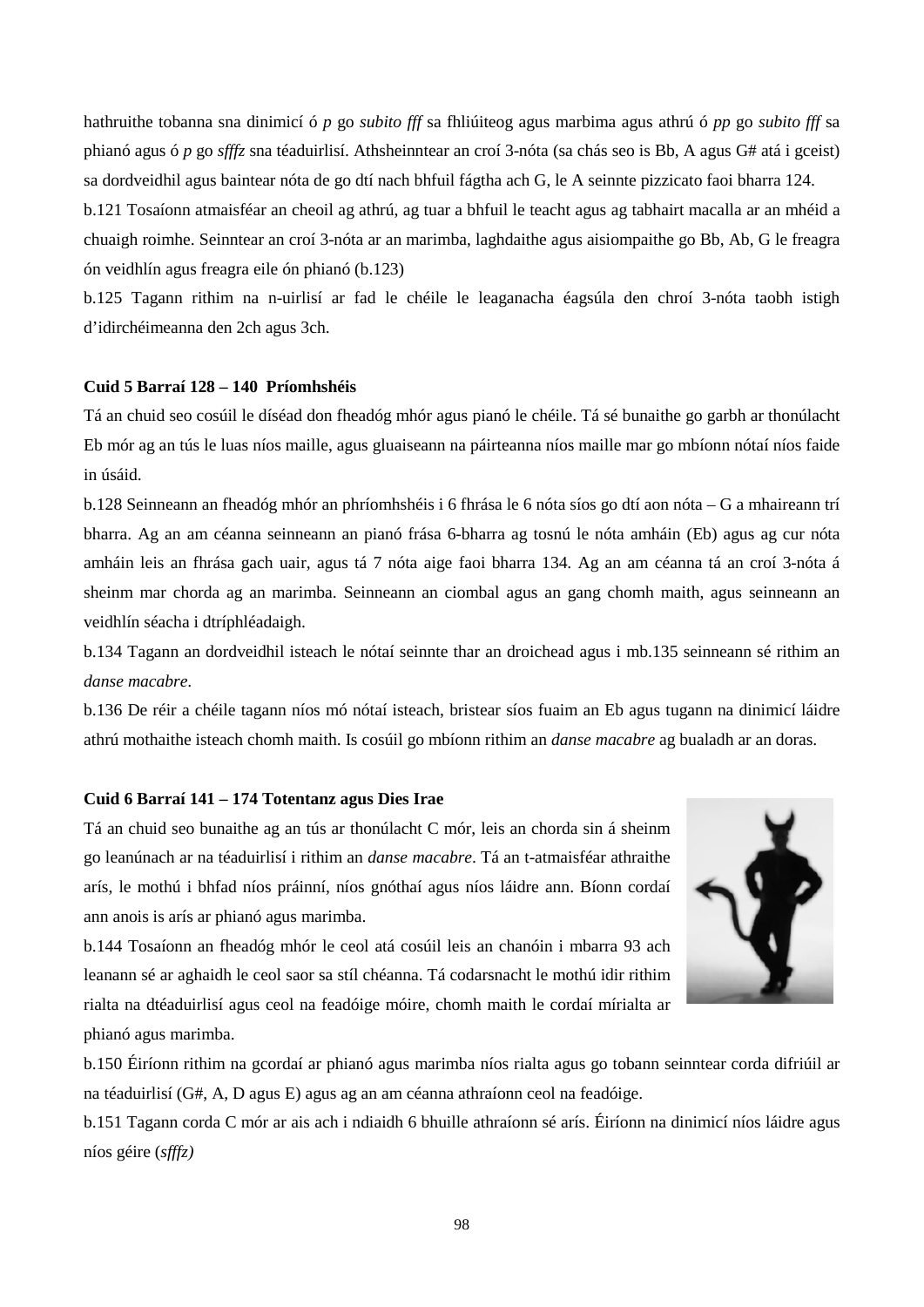b.154 Cloistear frásaí gearra athsheinnte, agus cordaí ar na téaduirlisí le sosanna anois is arís. Seinneann na téaduirlisí an-chóngarach don droichead.agus iad ag éirí níos láidre de réir a chéile.

b.155 Tagann an ciombal agus an dord druma isteach le nótaí béimnithe. Éiríonn an fheadóg mhór níos airde agus níos láidre.

b.157 Buaicphointe an cheoil le dinimic *ffff* ar an fheadóg mhór, cordaí planctha (strummed) ar an veidhlín agus nóta fada marthannach ar an ghang. Athsheinntear ceol an totentanz i mbarraí 157 – 162 (tagairt do bharraí 54 – 59).

b.163 Stadann an meascán fuaime agus go tobann tagann an marimba, pianó agus veidhlín le chéile ar aonnóta A, le rithimí éagsúla.

b.164 Filleann an ceol ar an fhuaim láidir, práinneach ar feadh dhá bharra.

b.166 Tagann an aon-nóta ar ais agus i ndiaidh barra amháin tosaíonn na maracas. Idir seo agus deireadh an phíosa titeann na huirlisí le hairde amach agus tagann tuilleadh maracas isteach.

b.174 Tá aontacht agus aontas ar fáil ar deireadh le gach uirlis ag seinm sa rithim chéanna leis an uigeacht chéanna (maracas), an dinimic chéanna agus leis an aontacht seo tagann réiteach ar an cheol. Níl aon deireadh cinnte leis an phíosa ach éiríonn an ceol níos ciúine agus níos ciúine go dtí go stopann sé. Tá suaimhneas le fáil san aontacht agus níl gá le tuilleadh.

# **Ceisteanna ar an Scór**

*Amharc ar an chéad leathanach den scór agus freagair na ceisteanna seo a leanas:*

- 1. Cén idirchéim atá idir an chéad dá nóta a sheinntear?
- 2. Cén idirchéim atá idir an chéad nóta a sheinntear agus an dara nóta a sheinneann na crotales?
- 3. Déan cur síos ar an difear san uigeacht/*timbre* idir an chéad nóta ar an phianó agus an chéad nóta ar na crotales.
- 4. Ní sheinntear ach 3 nóta ar an chéad leathanach ar fad, céard iad?
- 5. Cén uirlis is láidre/géire ar an leathanach seo?
- 6. Athraítear an uigeacht nuair a thagann an dordveidhil isteach, cén dóigh?
- 7. Cad a thugtar ar an dóigh ina seinntear an dordveidhil ag bun an leathanaigh?
- 8. Cén spionn/mothú atá ag an cheol ar an chéad leathanach, i do bharúil? Cuir fáth le do fhreagra.
- 9. Déan cur síos ar na dinimicí ar an chéad leathanach.
- 10. Scríobh nóta faoi na ham-chomharthaí ar an chéad leathanach agus an tionchar atá aige seo ar an cheol.

#### *Amharc ar an dara leathanach den scór agus freagair na ceisteanna seo a leanas:*

- 1. Ainmnigh na nótaí uilig a sheinntear i mbarra 13.
- 2. Tá an saothar ar fad bunaithe ar na nótaí seo, ainmnigh na huirlisí uilig a sheinneann na nótaí seo go dtí an pointe seo sa cheol.
- 3. Tagann athrú mór ar an uigeacht i mbarra 15, cén t-athrú é sin?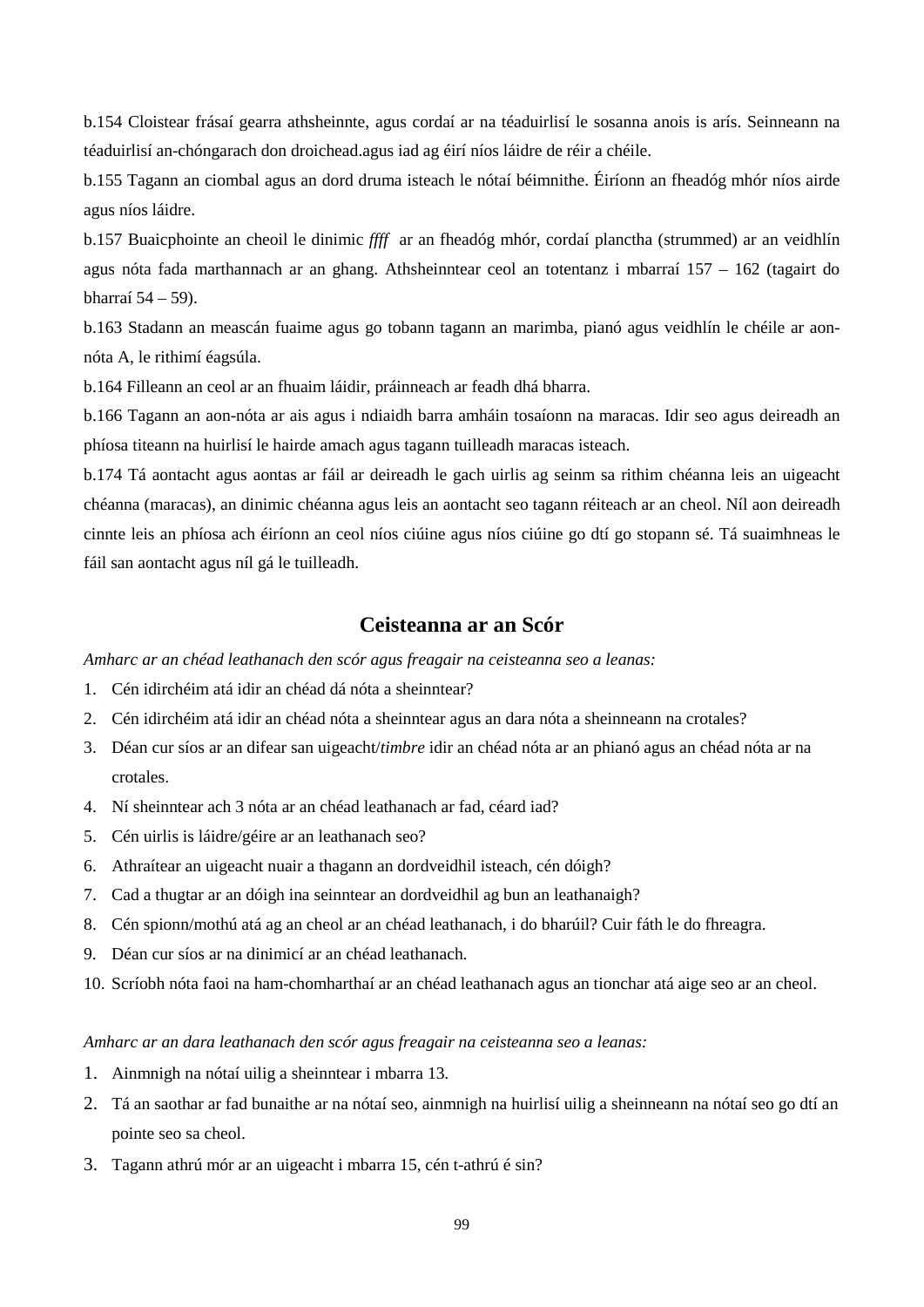- 4. Cén nóta a sheinntear ar an phianó ag deireadh bharra 15?
- 5. Cén fáth go bhfuil sé seo neamhghnáthach i gcomhthéacs a bhfuil cloiste go dtí seo?
- 6. Ullmhaíonn an dá rud seo an éisteoir don athrú mór a thagann ar an cheol i mbarra 17 agus ina dhiaidh, ainmnigh trí athrú a thagann ar an cheol ag an phointe sin.
- 7. Cén nóta is coitianta idir na huirlisí uilig i mbarraí 17/18?
- 8. Cén éifeacht a bhaineann le fuaim na maracas nuair a thagann siad isteach?
- 9. Mínigh na treoracha seo a leanas:
	- i. flag
	- ii. *l.v.*
	- iii. *sf*
	- iv. *15ma*
	- v. *pizz +*
	- vi. *fff*

10. Mínigh prionsabal an tsuimithe (suimiú) mar atá sé feicithe sa saothar go dtí an pointe seo.

*Oscail an scór ar leathanaigh 10 agus 11. Freagair na ceisteanna seo a leanas bunaithe ar na leathanaigh sin.*

- 1. Cén chiall atá leis na línte idir na nótaí a sheinneann an veidhlín i mbarra 50?
- 2. Cén chiall atá leis an fhocal "*sim*" sa bharra céanna?
- 3. Mínigh na nótaí a sheinneann an veidhlín ag deireadh barra 51 agus i mbarra 52.
- 4. Mínigh an focal "arco" (dordveidhil b. 52)
- 5. Cad air a bhfuil na nótaí a sheinneann an pianó i mbarra 52 bunaithe?
- 6. Cén tábhacht a bhaineann leis an rithim a sheinntear ar na huirlisí uilig i mbarraí 50 53? Cén t-ainm a thugtar air?
- 7. Déan cur síos ar an uirlis an marimba. Cén tír ina bhfuil sé an-choitianta?
- 8. Déan cur síos ar pháirt an veidhlín sa dá leathanach seo.
- 9. Cén eochair (*clef*) atá in úsáid ag an dordveidhil i mbarraí 54 agus 55? Mínigh.
- 10. Cad is brí leis an fhocal "*sec*" atá le fáil i bpáirt an phianó i mbarra 53?

*Oscail an scór ar leathanach 20 agus 21. Freagair na ceisteanna seo a leanas bunaithe ar na leathanaigh sin.*

- 1. Cén luach atá ar na nótaí a sheinneann an fheadóg mhór i mbarra 86?
- 2. Déan cur síos ar an dara uirlis síos sa scór agus ar an dóigh ina seinntear an uirlis sin.
- 3. Déan cur síos ar pháirt an phianó i mbarraí 86, 87 agus ar an chéad chroisín de bharra 88. Cén tábhacht a bhaineann leis na cordaí a sheinntear ar an phianó sna barraí seo?
- 4. Cén bhaint atá idir an pháirt don phianó agus an pháirt do na téaduirlisí i mbarraí 88 91?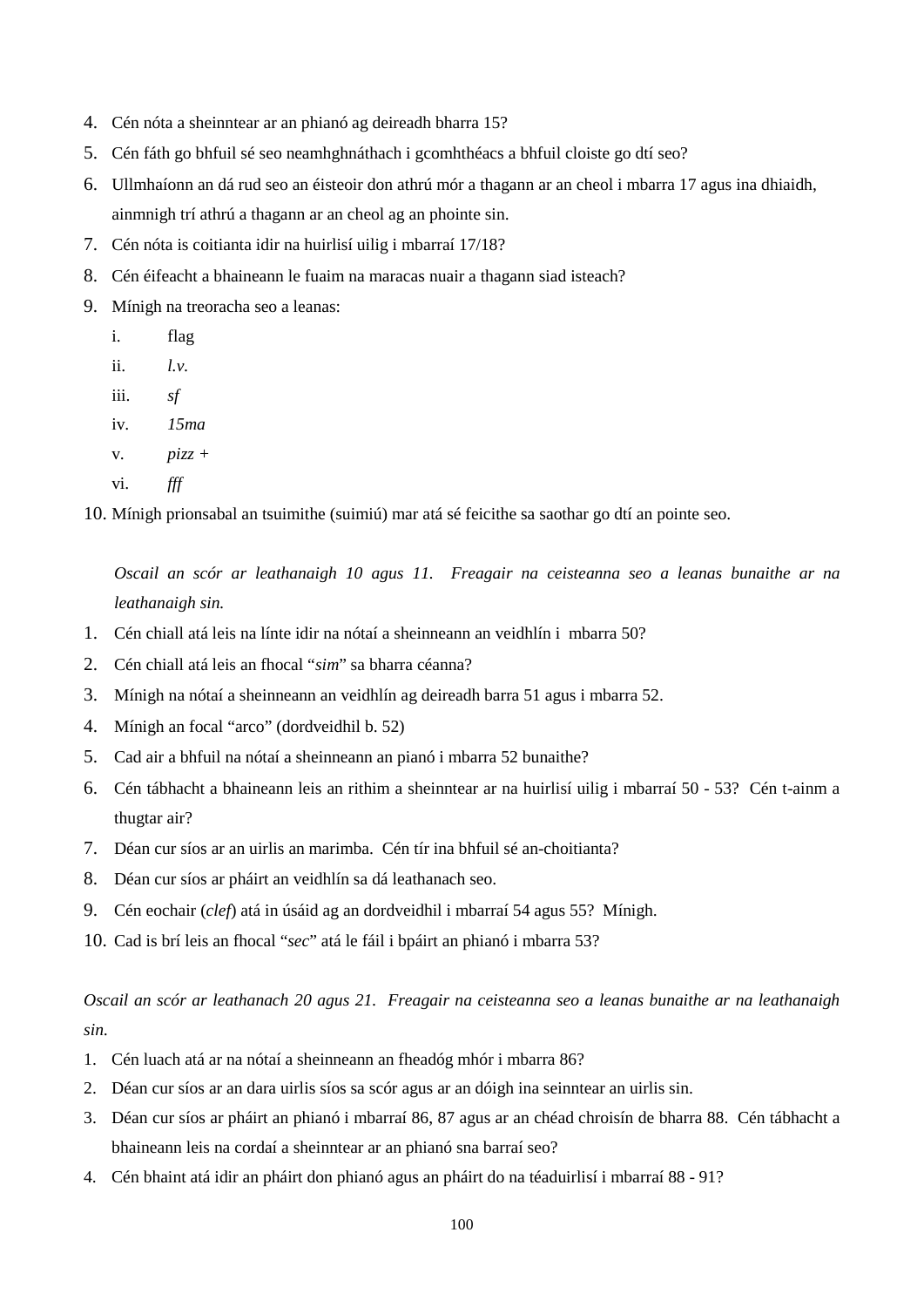- 5. Cén luach atá ar na nótaí a sheinneann na téaduirlisí sna barraí seo, agus cén t-ainm atá ar na nótaí seo?
- 6. Cén t-am-chomhartha atá ann idir barraí 86 augs 90?
- 7. Mínigh croisín =  $120$  i mbarra 92
- 8. Mínigh loco (barra 92)
- 9. Cén tséis a thagann isteach i mbarra 93?
- 10. Cén teicníocht chumadóireachta atá le cluinstin idir barraí 93 agus 96?

*Oscail an scór ar leathanaigh 42 agus 43. Freagair na ceisteanna seo a leanas bunaithe ar na leathanaigh sin.*

- 1. Cén t-am-chomhartha atá i bhfeidhm i mbarra 165?
- 2. Cad is brí leis an am-chomhartha 7/8?
- 3. Cé mhéad seinnteoir atá sa saothar seo?
- 4. Cé mhéad acu seo a bhfuil maracas acu?
- 5. Cén dearcadh atá ag an chumadóir i leith dheireadh an phíosa?
- 6. Cén nóta deireanach a sheinntear sa phíosa (nóta le hairde)?
- 7. Mínigh na ham-chomharthaí seo a leanas atá le fáil ar an dá leathanach seo. Abair cén dóigh a bhfuil na buillí grúpáilte le chéile i ngach cás. 8/8; 10/8; 12/8; 6/4; 7/4.
- 8. Cad é do bharúil den phíosa ceoil seo? Cuir fáth le do fhreagra. Luaigh rud amháin a thaitníonn leat agus rud amháin nach maith leat faoin phíosa.
- 9. Mínigh "*molto*"
- 10. Mínigh "*sempre*"

# **Ceisteanna ar an saothar iomlán**

*Tá na ceisteanna seo a leanas bunaithe ar an saothar iomlán. Is freagraí fada atá ag teastáil sa chéad chúig cheist.*

- 1. Déan cur síos ar an dóigh ina n-úsáideann Deane an tséis leis an saothar seo a chumadh.
- 2. Déan cur síos ar thábhacht na rithime sa saothar seo.
- 3. Déan cur síos ar an chomhcheol a úsáidtear sa cheol seo, agus ar an dóigh ina bhfuil na cordaí curtha le chéile.
- 4. Déan cur síos ar an uigeacht mar atá sé sa saothar.
- 5. Déan cur síos ar na mothúcháin éagsúla atá léirithe sa saothar seo.
- 6. Mínigh an dies irae.
- 7. Mínigh Rithim an Damhsa Macabre.
- 8. Cad is brí le *Tontentanz*?
- 9. Ainmnigh píosa ceoil eile a dhéanann tagairt don bhás.

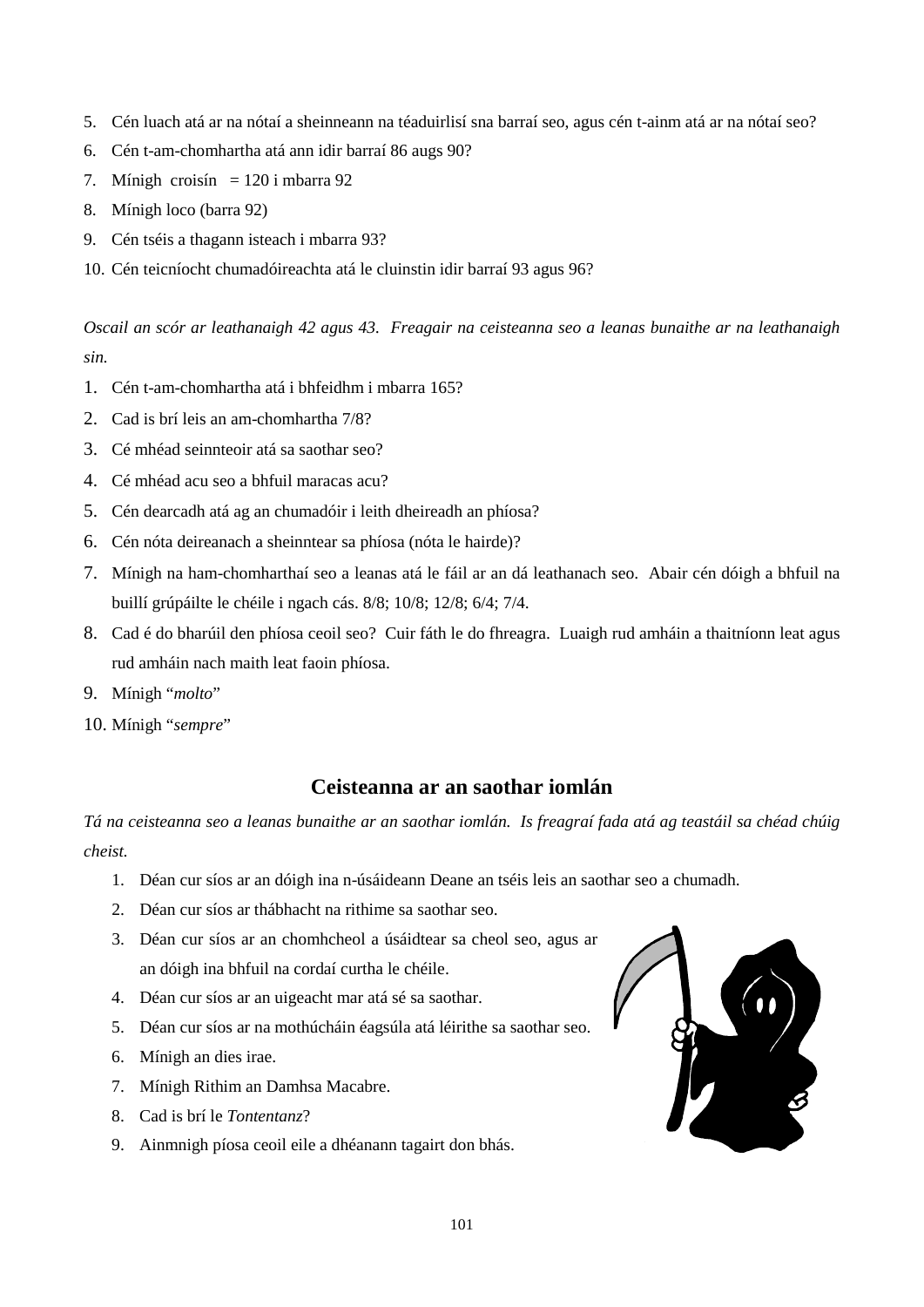10. Líon isteach an tábla seo a leanas bunaithe ar an saothar "Seachanges".

| Cuid 1 |  |
|--------|--|
|        |  |
|        |  |
|        |  |
|        |  |
| Cuid 2 |  |
|        |  |
|        |  |
|        |  |
| Cuid 3 |  |
|        |  |
|        |  |
|        |  |
| Cuid 4 |  |
|        |  |
|        |  |
| Cuid 5 |  |
|        |  |
|        |  |
|        |  |
| Cuid 6 |  |
|        |  |
|        |  |
|        |  |

11. Mínigh na focail seo a leanas a tógadh as an scór:

| i.    | Sempre                | ix.   | loco     |
|-------|-----------------------|-------|----------|
| ii.   | Simile                | Х.    | gliss    |
| iii.  | fff                   | xi.   | 8ba      |
| iv.   | Molto                 | xii.  | arco     |
| V.    | leathlán le dhá phonc | xiii. | sul pont |
| vi.   | 6/4                   | xiv.  | $1_v$ .  |
| vii.  | 15ma                  | XV.   | subito   |
| viii. | 8va                   | xvi.  | meno ped |
|       |                       |       |          |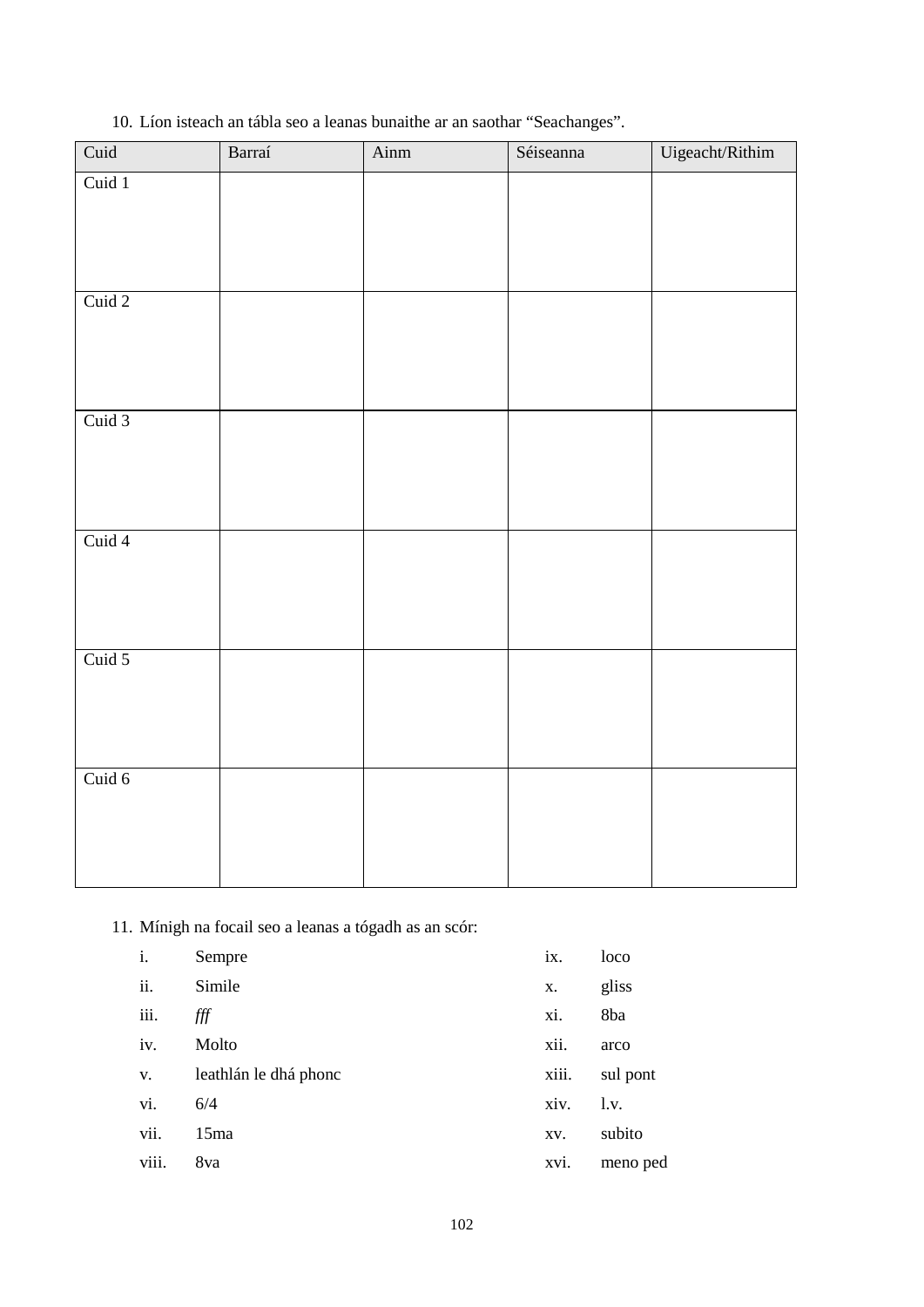| xvii. pizz+   |                         |      | xxii. senza vib      |
|---------------|-------------------------|------|----------------------|
|               | xviii. martellato secco |      | xxiii. con ped       |
| $xix.$ $sffz$ |                         |      | xxiv. col legno batt |
| XX.           | non troppo              | XXV. | armónaic             |
| xxi.          | sul tasto               |      |                      |

12. Déan comparáid idir na téamaí éagsúla sa phíosa faoi na cinnteidil seo a leanas:

|             | Príomh-shéis | Damhsa Macabre | Dies Irae |
|-------------|--------------|----------------|-----------|
| Séis        |              |                |           |
|             |              |                |           |
|             |              |                |           |
|             |              |                |           |
|             |              |                |           |
| Rithim      |              |                |           |
|             |              |                |           |
|             |              |                |           |
|             |              |                |           |
| Uigeacht    |              |                |           |
|             |              |                |           |
|             |              |                |           |
|             |              |                |           |
|             |              |                |           |
|             |              |                |           |
| Am-         |              |                |           |
| chomharthaí |              |                |           |
|             |              |                |           |
|             |              |                |           |
| Uirlisí     |              |                |           |
|             |              |                |           |
|             |              |                |           |
|             |              |                |           |
|             |              |                |           |
|             |              |                |           |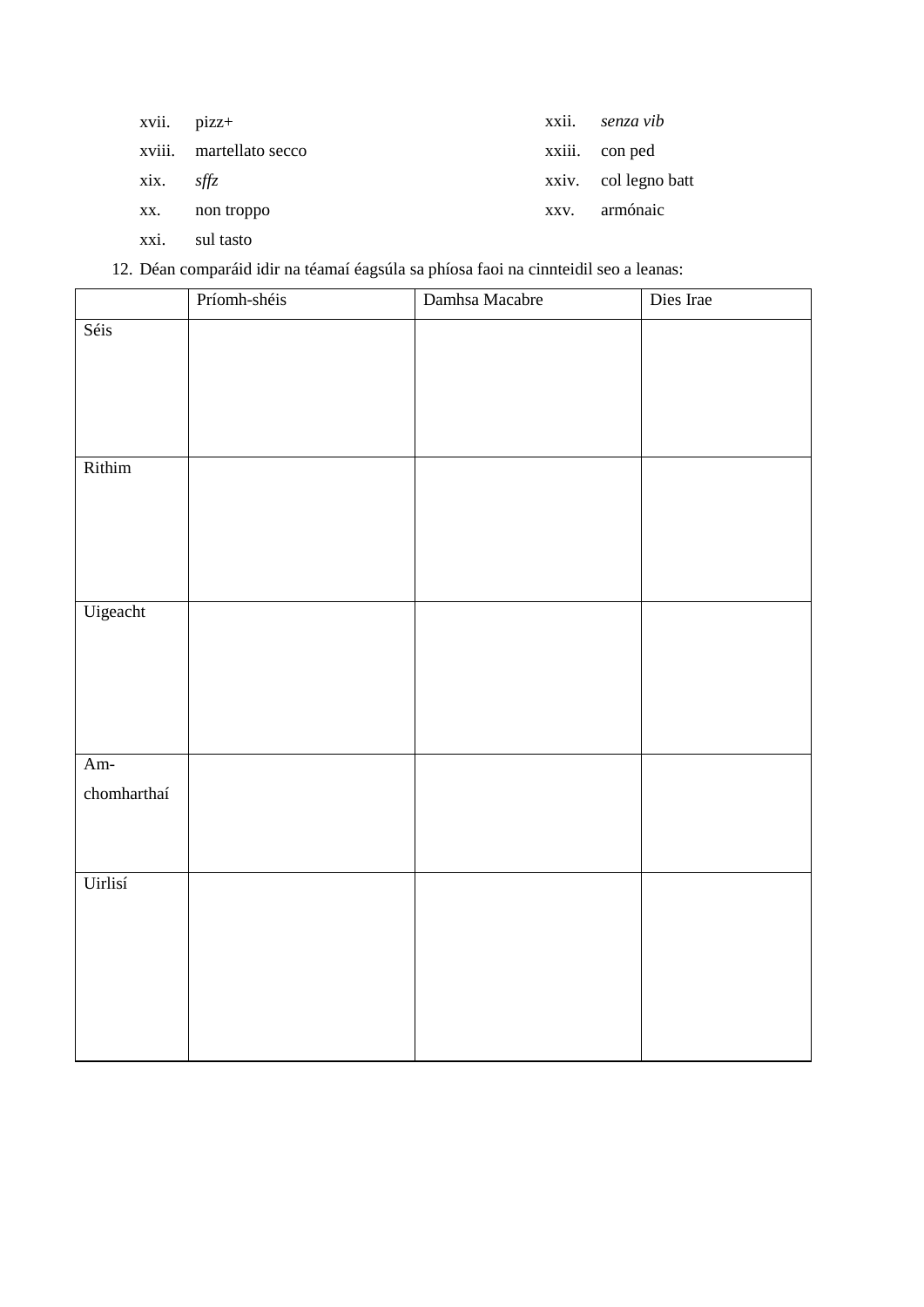# **Freagraí Samplacha**

#### **1. Déan cur síos ar an dóigh ina n-úsáideann Deane an tséis leis an saothar seo a chumadh.**

Tá an tséis sa saothar seo bunaithe ar chroí 3-nóta: G, A, C. Ciallaíonn sé sin go bhfuil gach séis atá le fáil ann bunaithe ar na nótaí seo go díreach mar atá siad nó díchumtha (leis na hidirchéimeanna athraithe) nó aisiompaithe. Chomh maith leis sin, úsáideann sé prionsabal an dealaithe (dealú) agus prionsabal an tsuimithe (suimiú). Feictear dealú sa saothar nuair a thosaíonn an ceol le séis 6 nóta agus de réir a chéile baintear nóta amháin de le séis 5, 4, 3, 2, 1 nóta a dhéanamh. Nuair a chuirtear seo uilig le chéile tugtar an phríomh-shéis air. A mhalairt atá i gceist le suimiú – tosaítear le nóta amháin agus cuirtear nóta breise leis gach uair le séis 6 nóta a dhéanamh ar deireadh. Úsáideann sé séis eile fosta, an Dies Irae. Ciallaíonn sé seo Lá na Cinniúna, ach is cuid é d'Aifreann na Marbh. Tá séis faoi leith ann tógtha ón Chantaireacht Ghréagórach, agus úsáidtear é go forleathan ag cumadóirí éagsúla. Is é seo an ceann atá i gceist anseo ag Deane. Tá baint idir an Dies Irae agus an croí 3-nóta, mar go bhfuil na hidirchéimeanna céanna ann (le nótaí breise sa Dies Irae fosta).

#### **2. Déan cur síos ar thábhacht na rithime sa saothar seo.**

Ainneoin nach bhfuil prionsabail nua-aimseartha ar bith cosúil le suimiú ná dealú in úsáid leis an rithim mar atá leis an tséis, mar sin féin tá an rithim an-mhí-rialta. Cruthaítear an mhírialtacht seo tríd an am-chomhartha a athrú go mion-minic tríd an saothar. Tarlaíonn sé seo 7 n-uaire sa chéad 11 bharra. Chomh maith leis sin tá sé deacair buille a aimsiú sa chéad chuid mar gheall ar an luas a bheith chomh mall agus sosanna fada a bheith idir nótaí fada. I gcodarsnacht leis seo tá an rithim a bhaineann le damhsa an bháis an-láidir ar fad agus anrialta. Úsáidtear an-chuid cnag-uirlisí sa saothar, rud a chuireann go mór le tábhacht na rithime, agus ag an deireadh is ag an rithim atá an lámh in uachtar nuair a chríochnaíonn an ceol le fuaim na maracas amháin.

# **3. Déan cur síos ar an chomhcheol a úsáidtear sa cheol seo, agus ar an dóigh ina bhfuil na cordaí curtha le chéile.**

Tá meascán sa saothar seo de cheol atá tonúil, neamhthónúil agus módúil. Tá fuaim mhódúil ag baint leis an phríomhshéis, agus bíonn codanna éagsúla den saothar bunaithe ar nóta troitheánach (G, D, A agus Eb) rud a fhágann nach bhfuil an ceol go hiomlán tonúil ná neamhthónúil. Tá cuid 6 bunaithe ar chorda C mór - rud a sheasann amach go mór mar tagann sé gan choinne, i saothar nach bhfuil aon chuid eile de bunaithe ar chorda mór ná mion. Tá cuid 2 agus an droichead chomh maith le cuid 4 neamhthonúil. Go mion minic tríd an phíosa úsáidtear cordaí atá bunaithe ar an chroí 3-nóta nó ar an chroí sin dí-chumtha.

#### **4. Déan cur síos ar an uigeacht mar atá sé sa saothar.**

Tá an-chodarsnacht le cluinstin san uigeacht ag amanntaí éagsúla i rith an phíosa seo. Bíonn codanna faoi leith ann ina bhfuil an bhéim ar an tséis, agus seasann sé seo don Atlantach, agus na codanna rithimiúla don Aigéan Ciúin. San intreoir tá an uigeacht an-éadrom, tanaí, le réimse an-ard ann. De réir a chéile fásann an uigeacht agus an fhuaim, tagann níos mó uirlisí isteach agus éiríonn an ceol níos saibhre, níos dlúithe, níos iomláine. I gcuid 2, Totentanz tá uigeacht an-saibhir, lán, géar ann nuair atá na huirlisí uilig ag seinm rithim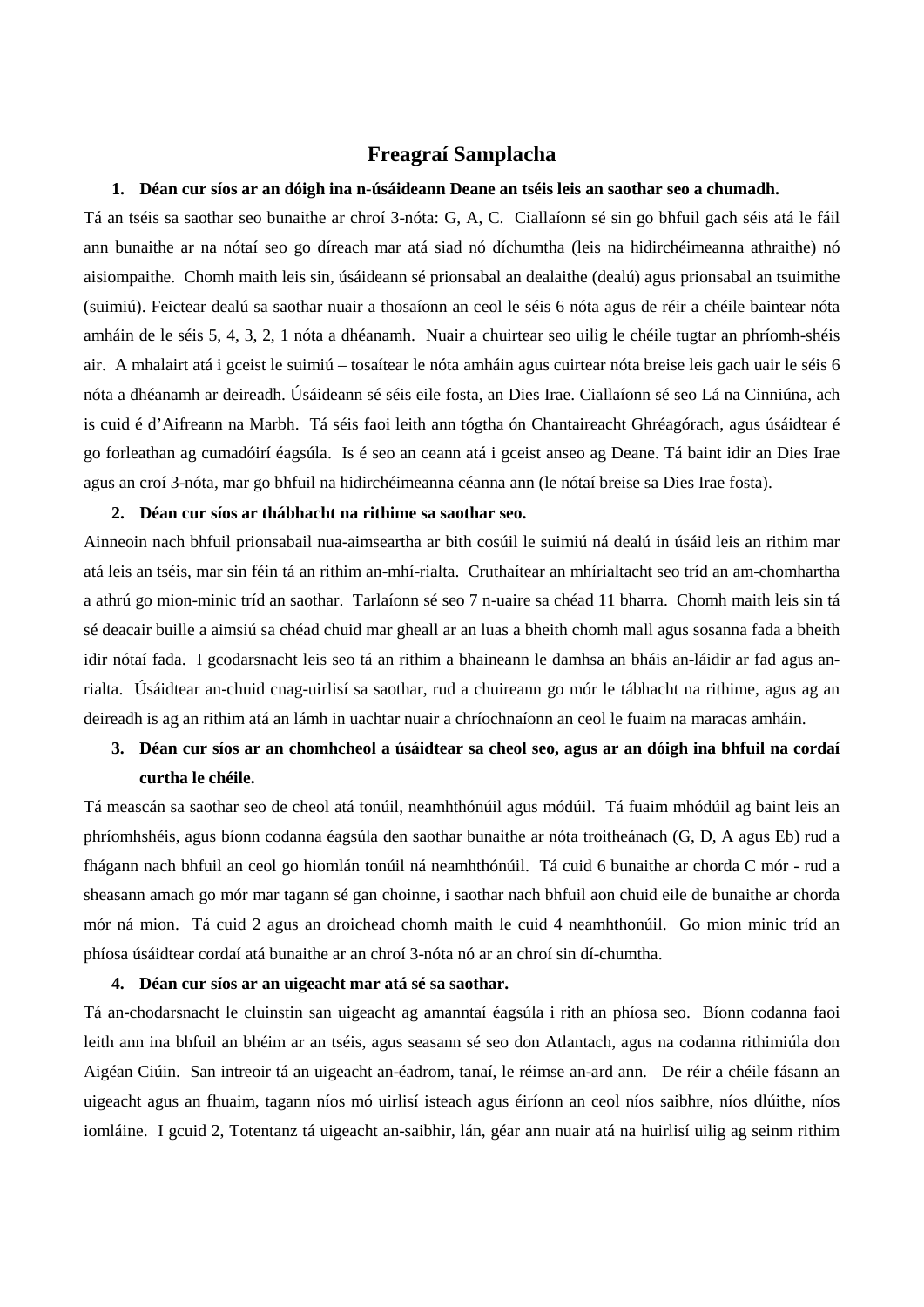an Totentanz, go gasta, go fiáin agus go géar. I dtreo dheireadh an phíosa éiríonn an uigeacht níos tanaí arís, cé nach sroicheann sé riamh tanaíocht an túis, críochnaíonn sé le fuaim rithimeach na maracas.

## **5. Déan cur síos ar na mothúcháin éagsúla atá léirithe sa saothar seo.**

Tá meascán mothúchán le fáil sa saothar seo chomh maith leis an chodarsnacht san uigeacht. Bíonn codanna áirithe ciúin, séiseach, brónach agus suaimhneach. Tá mothú an-suaimhneach ag baint leis an intreoir mar shampla nuair nach bhfuil ann ach nótaí an-arda agus sosanna fada, ach ag an am céanna de bharr easpa codarsnachta, tá bagairt an-lag le brath taobh thiar den suaimhneas fosta. I gcuid 2, Totentanz tá géire ann agus fearg san fhuaim. Tá práinn ag baint leis fosta de réir mar a thagann na huirlisí le chéile, cé go maolaítear ar an phráinn seo nuair a thagann sos isteach. Tá fuaim saghas áthasach ag baint le cuid 4 agus an Dies Irae mar go bhfuil rialtacht ag baint leis an rithim den chéad uair sa saothar. Tá fuaim shona ag baint le cuid 6 fosta nuair a thagann an *danse macabre* ar ais i ngléas C mór. 'Sé an gléas cinnte a chuidíonn leis an mhothú seo a chruthú.

# **Ceisteanna Ginearálta**

- 1. Déan cur síos ar an dóigh ina dtagann forbairt ar an phríomhshéis i rith an tsaothair. Déan tagairt i do fhreagra do na nithe seo a leanas: luas, tonúlacht, rithim, uirlisí.
- 2. Ar na línte ceoil thíos scríobh amach na rudaí seo a leanas:

Rithim an *Danse Macabre*

An Phríomhshéis (le croisíní)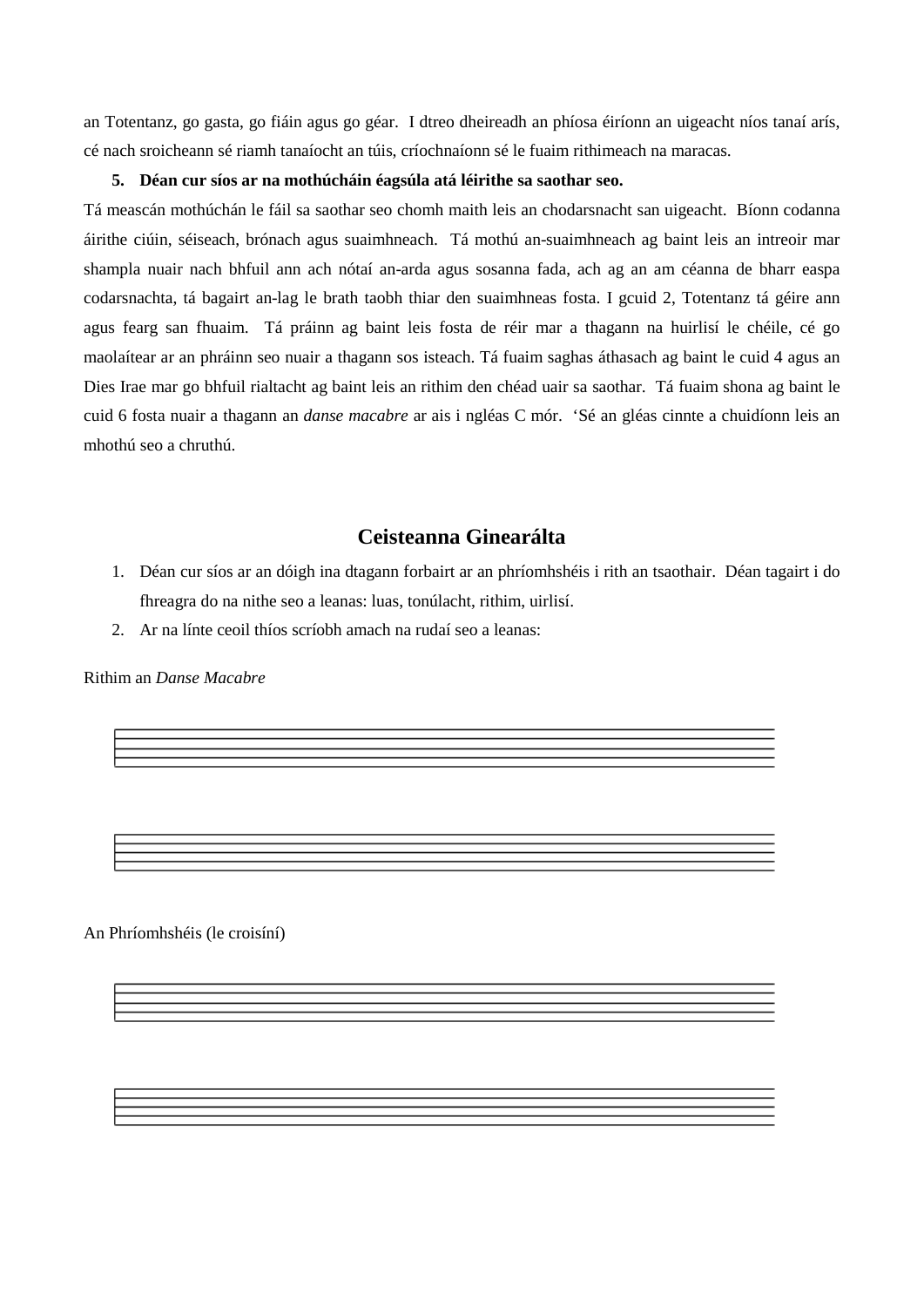*Dies Irae*

Croí 3-nóta

An Phríomhshéis i bhfoirm dealaithe. Bain úsáid as minimí.

## **Ceisteanna faoi na huirlisí**

- 1. Déan cur síos ar an marimba. Tarraing léaráid de.
- 2. Scríobh alt faoi na crotales. Tarraing léaráid.
- 3. Scríobh alt faoin ghang. Cuir isteach léaráid den uirlis.
- 4. Tarraing léaráid den dord druma agus déan cur síos ar conas a sheinntear é.
- 5. Tarraing léaráid de na maracas agus déan cur síos ar conas a sheinntear iad.
- 6. Déan cur síos ar an guiro, tarraing léaráid len é a léiriú.
- 7. Déan cur síos ar an ciombal agus ar na bealaí éagsúla inar féidir é a sheinm. Cuir isteach léaráid.
- 8. Déan cur síos ar an bhata báistí agus abair conas a sheinntear é. Tarraing léaráid.
- 9. Déan comparáid idir an veidhlín agus an dordveidhil. Bain úsáid as léaráidí.
- 10. Déan comparáid idir an fheadóg mhór agus an fhliúiteog. Bain úsáid as léaráidí.
- 11. Déan cur síos ar na bealaí éagsúla ina seinntear na téaduirlisí sa saothar seo.
- 12. Luaigh roinnt de na bealaí samhlaíocha ina seinntear na gaothuirlisí sa saothar seo.